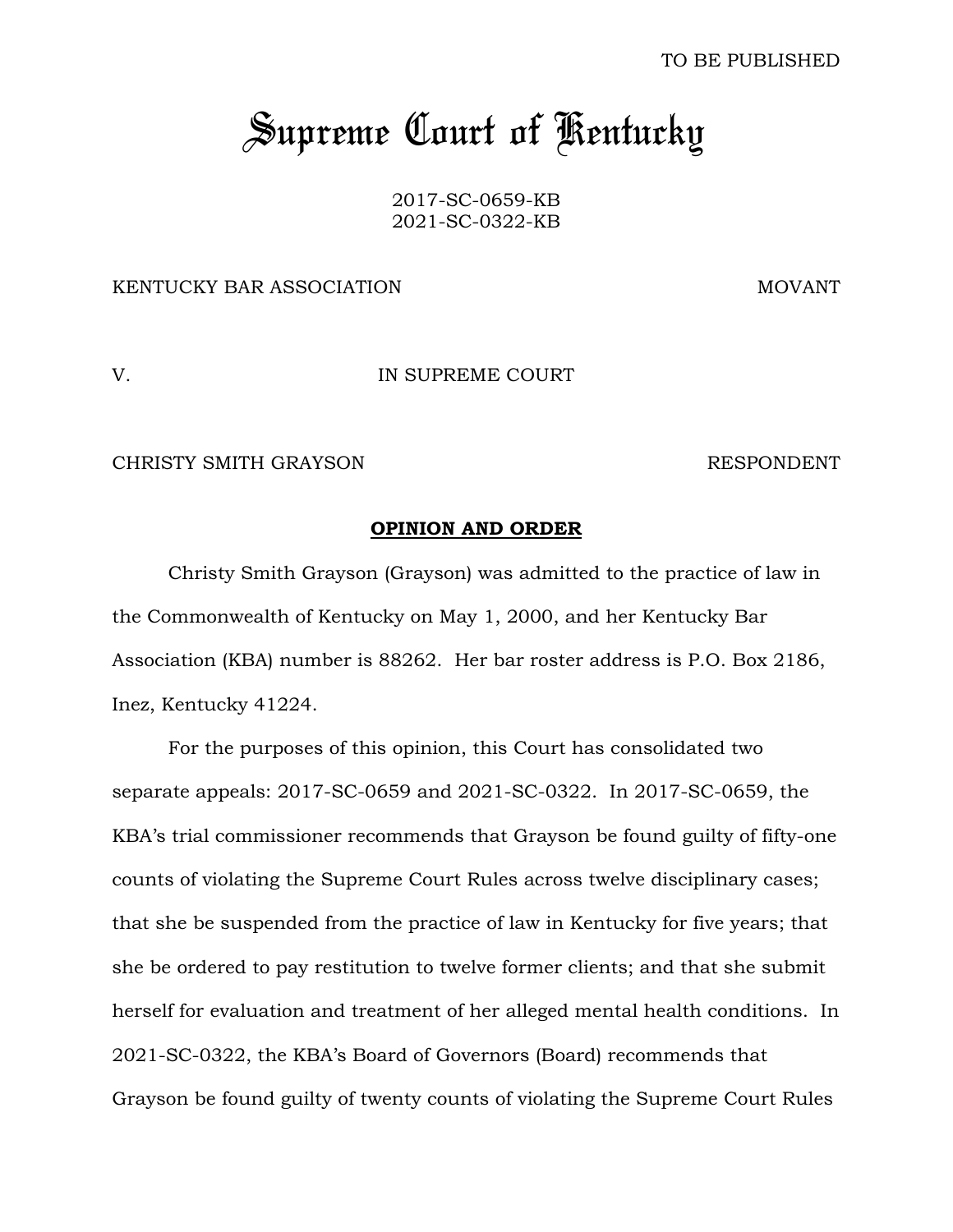across six disciplinary cases; that she be permanently disbarred from the practice of law in Kentucky; and that she be assessed \$933.01, the total cost of that disciplinary proceeding. For the reasons stated below, we adopt the Board's recommendation.

#### **I. FACTUAL AND PROCEDURAL BACKGROUND**

The records of 2017-SC-0659 and 2021-SC-0322 are extensive and relatively complex. Consequently, we begin by providing a brief procedural history of those cases.

As they presently stand before this Court, the first appeal, 2017-SC-0659, involves twelve disciplinary cases: 17-DIS-0026; 17-DIS-0099; 17-DIS-0112; 17-DIS-0189; 17-DIS-0228; 17-DIS-0244; 17-DIS-0257; 17-DIS-0341; 17-DIS-0371; 17-DIS-0378; 17-DIS-0390; and 17-DIS-0410. The second appeal, 2021-SC-0322, involves six disciplinary cases: 17-DIS-0368; 17-DIS-0440; 17-DIS-0445; 18-DIS-0042; 18-DIS-0124 and 18-DIS-0022.

As will be discussed in more detail below, a litany of disciplinary Charges was filed against Grayson throughout 2017 and into early 2018. Grayson is currently under an indefinite suspension in relation to two of those Charges: 17-DIS-0026 and 17-DIS-0027. In *Kentucky Bar Ass'n v. Grayson*, rendered in September 2017, Grayson was indefinitely suspended under SCR<sup>1</sup> 3.380(2)<sup>2</sup> for

<sup>1</sup> Supreme Court Rule.

<sup>2</sup> SCR 3.380(2) ("In cases in which the Respondent has failed to answer a charge filed pursuant to Rule 3.200 . . . the Court may in its discretion, sua sponte or on motion by the Office of Bar Counsel, suspend the Respondent from the practice of law for an indefinite period of time.").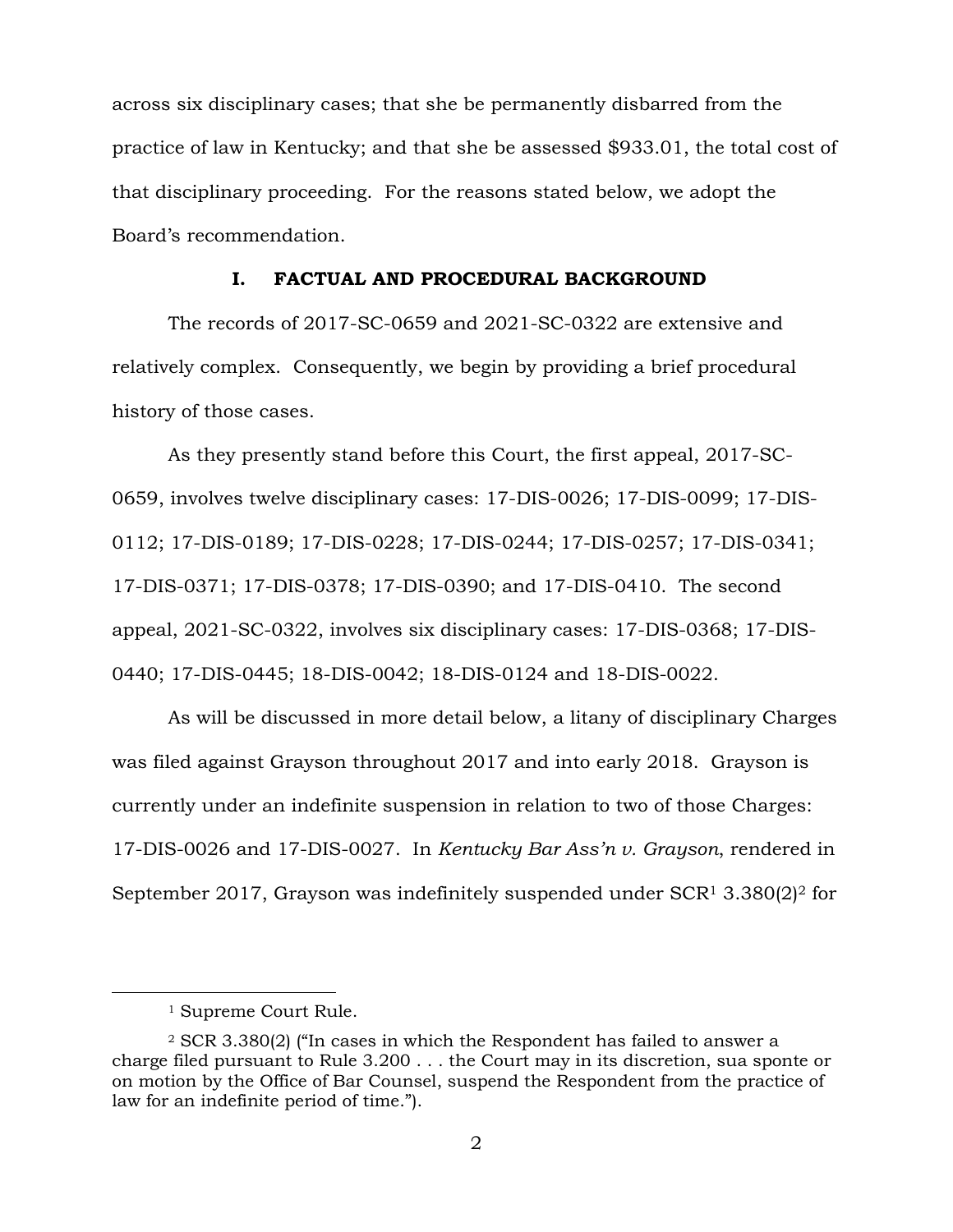her failure to respond to the Inquiry Commission's Charges in 17-DIS-0026 and 17-DIS-0027. 3

Following additional proceedings on remand, on December 12, 2017, the Board entered its Findings of Fact, Conclusions of Law, and Recommendation (Recommendation) concerning 17-DIS-0026; 17-DIS-0027; 17-DIS-0099; and 17-DIS-0112. The Board thereafter filed in this Court requesting disciplinary action against Grayson in accordance with its Recommendation.4 However, Grayson requested that the case be remanded so that she could further develop the record with regard to her primary argument for mitigation: her mental health conditions. Grayson claimed, *inter alia*, that she had been prescribed antidepressant medication for the last two years, and had recently sought comprehensive and aggressive mental healthcare assessment, evaluation, and treatment through a number of healthcare providers, including a psychiatrist. This Court agreed with Grayson and remanded the case in June 2018 "to allow filing of answers and development of the record so that the Court [could] determine the appropriate discipline."

Later, on July 18, 2018, the Inquiry Commission consolidated the twelve disciplinary Charges that now constitute 2017-SC-0659: 17-DIS-0026; 17-DIS-0099; 17-DIS-0112; 17-DIS-0189; 17-DIS-0228; 17-DIS-0244; 17-DIS-0257; 17-DIS-0341; 17-DIS-0371; 17-DIS-0378; 17-DIS-0390; and 17-DIS-0410. For the sake of brevity, we will refer to these Charges as "17-DIS-0026, *et al*."

<sup>3</sup> 530 S.W.3d 460, 463 (Ky. 2017).

<sup>4</sup> We note that the case was designated under Supreme Court case number 2017-SC-0659.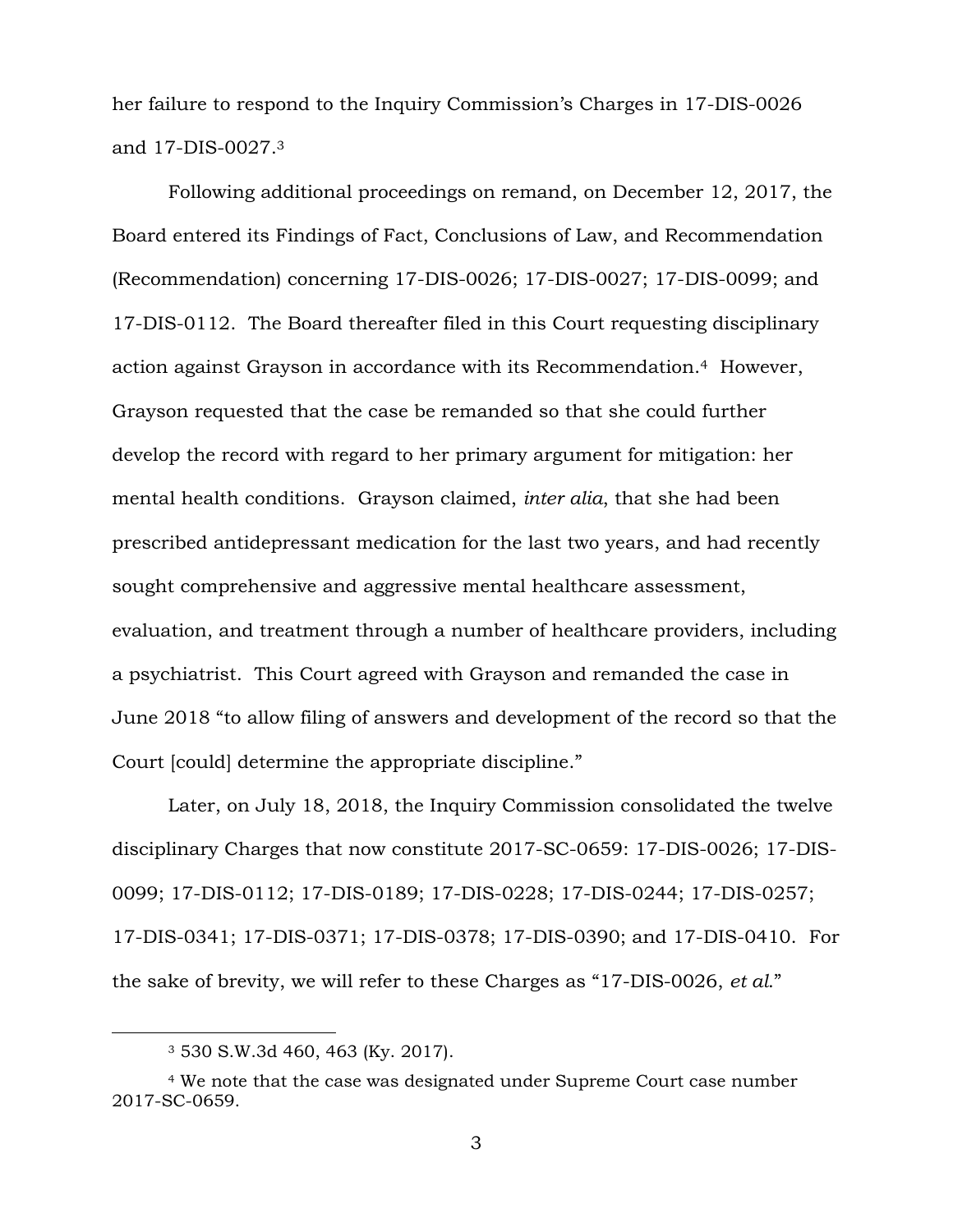On September 4, 2019, Grayson filed a Motion for Consensual Discipline with this Court. In it, she requested a global resolution of all of the Charges against her, *i.e.*, the twelve Charges under 17-DIS-0026, *et al*, and seven other Charges: 17-DIS-0027; 17-DIS-0368; 17-DIS-0440; 17-DIS-0445; 18-DIS-0042; 18-DIS-0124; and 18-DIS-0022. The KBA and Grayson had negotiated a sanction of a five-year suspension with conditions. The KBA accordingly had no objection to Grayson's motion and requested that Grayson's indefinite suspension be rendered moot upon the imposition of the five-year suspension.

However, in a Confidential Opinion and Order rendered on May 28, 2020, this Court rejected the parties' negotiated sanction.5 The rejection was due to a lack of evidence in the record regarding Grayson's mental health conditions and/or treatment. Once again, Grayson's primary argument in mitigation was that she suffered from chronic depression and anxiety, but there was still no evidence in the record to support Grayson's contention other than her own statements regarding diagnosis and treatment. In rejecting the sanction, this Court relied on *Kentucky Bar Association v. Hill*'s holding that

[f]or evidence of a lawyer's disability to be accorded a mitigating effect in a KBA disciplinary case, it must be shown that the disability caused the misconduct. The attorney must also show a recovery from the condition demonstrated by meaningful and sustained proof of successful rehabilitation. Moreover, the misconduct must have stopped and recurrence proved to be unlikely. In this vein, consideration should also be given to the attorney's involvement in Alcoholics Anonymous and earnest participation in the Kentucky Lawyer's Assistance Program.<sup>6</sup>

<sup>5</sup> This motion was also addressed under Supreme Court case number 2017-SC-0659.

<sup>6</sup> 476 S.W.3d 874, 884 (Ky. 2015) (internal citations and quotation marks omitted).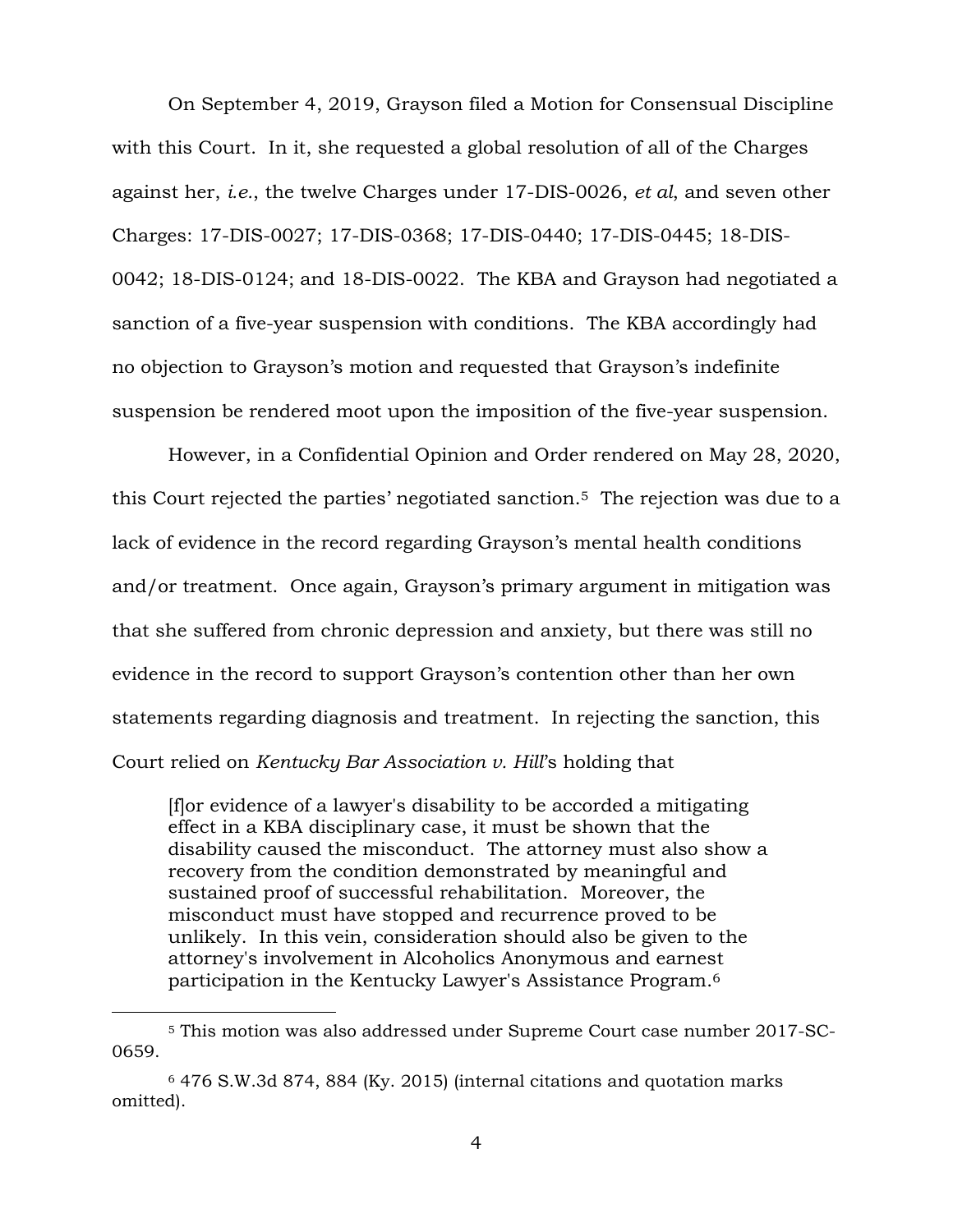This Court consequently rejected the parties' request for a negotiated sanction.

#### We reasoned:

Here, although Grayson did not cite *Hill* when requesting a remand of the disciplinary action before this Court in 2018, Grayson recognized the need to provide mental health mitigation evidence. In particular, she stated that she recognized the need to establish an appropriate connection between the conduct at issue in the Charges and any adverse health condition of hers which existed during that time. However, upon return of this case to the Court through a verified motion for consensual discipline, neither Grayson nor the KBA point to any medical proof in the record to sustain findings consistent with the rule expressed in *Hill*. Indeed, no medical proof in the form of medical records, a physician's report or even a letter is offered. Although it is widely known that depression is a serious mental illness, and lawyers are not immune to its debilitating effects, without sufficient medical evidence to explain the relationship between Grayson's depression and her numerous serious ethical violations, Grayson's depression claim cannot be viewed as mitigating.

The case was then remanded for further proceedings.

On remand, the disciplinary proceedings regarding 17-DIS-0026, *et al*, which had previously been held in abeyance due to the KBA's and Grayson's ongoing settlement discussions, resumed. Grayson's counsel withdrew from her representation in June 2020, and she was given thirty days to retain counsel or announce that she would proceed *pro se*. Thereafter, pre-hearing conferences were held in August, September, October, and November 2020. Grayson never retained counsel. On December 17, 2020, the trial commissioner ordered scheduling for all pre-hearing filings, and scheduled a hearing for March 16, 2021.

During a telephonic pre-hearing conference on February 1, 2021,

Grayson told the trial commissioner that she would be retaining counsel that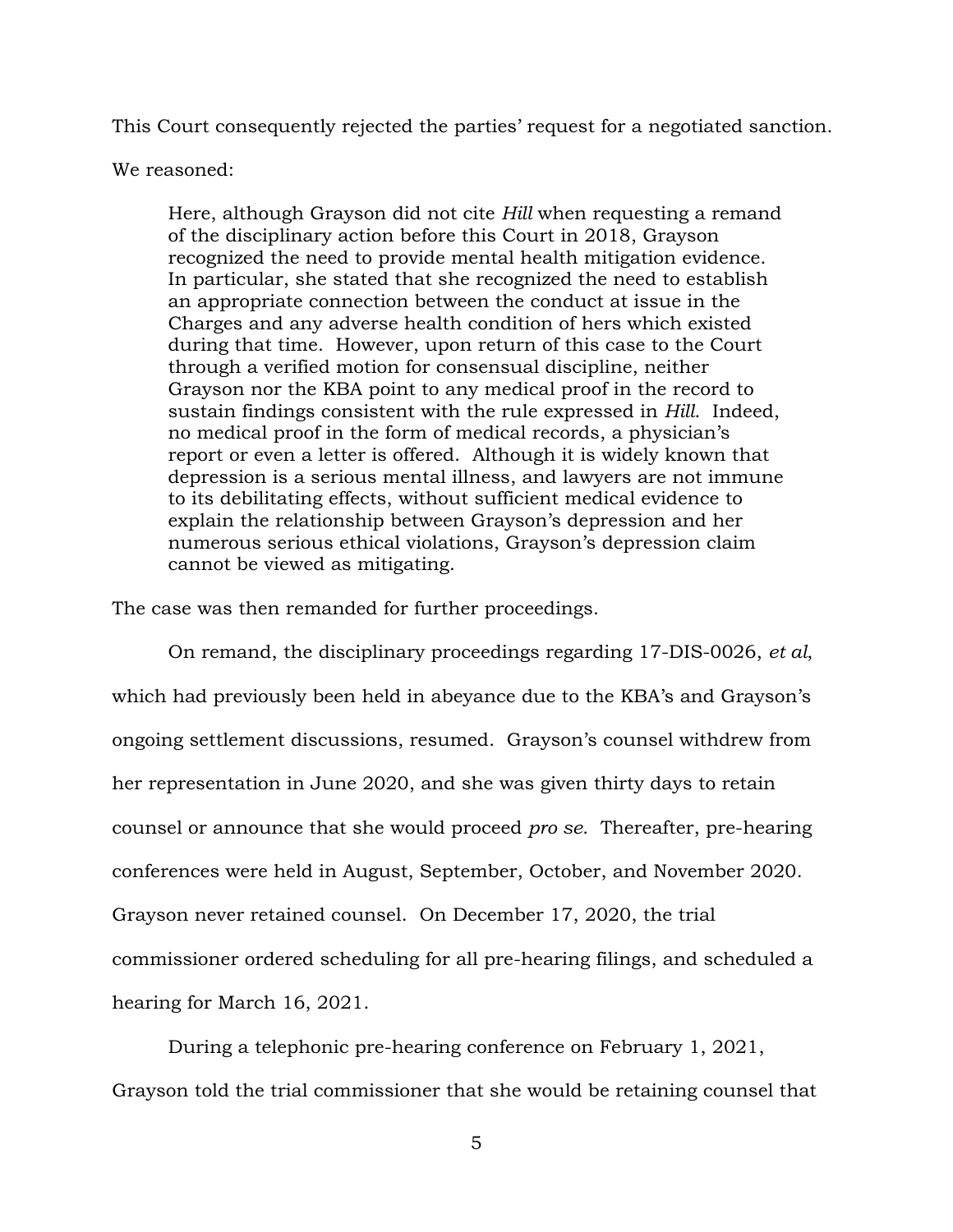afternoon. No attorney ever entered an appearance on Grayson's behalf, and Grayson did not participate in the March 16 hearing. The trial commissioner attempted to reach Grayson by cell phone and email, but she did not respond. The hearing consequently proceeded without her, and the trial commissioner subsequently entered her Report. The Report is currently before this Court by default, as neither the KBA nor Grayson filed an appeal.7 Review of the trial commissioner's Report is the focus of 2017-SC-0659.

Meanwhile, in the proceedings for the Charges not included in 17-DIS-0026, *et al*, in April 2021 the Inquiry Commission consolidated the six disciplinary Charges that now constitute 2021-SC-0322: 17-DIS-0368; 17-DIS-0440; 17-DIS-0445; 18-DIS-022; 18-DIS-0042; and 18-DIS-0124. Hereafter, we will refer to these consolidated cases as "17-DIS-0368, *et al*."

On May 12, 2021, the KBA filed a Notice of Submission by Default with the Board. The Notice stated that Grayson had been served with the six Charges compromising 17-DIS-0368, *et al*, but had failed to file Answers to any of them. The KBA therefore requested that the Board find that Grayson's failure to file Answers constituted an admission of the facts alleged in each of the six Charges; to find Grayson guilty of the rule violations alleged in each of

<sup>7</sup> SCR 3.360(4) ("Within 30 days after the filing with the Disciplinary Clerk of ... the [trial commissioner's] report ... either party may file a notice of appeal with the Disciplinary Clerk. If no notice of appeal is timely filed, the entire record shall be forwarded to the [Supreme] Court for entry of a final order pursuant to SCR 3.370(9).").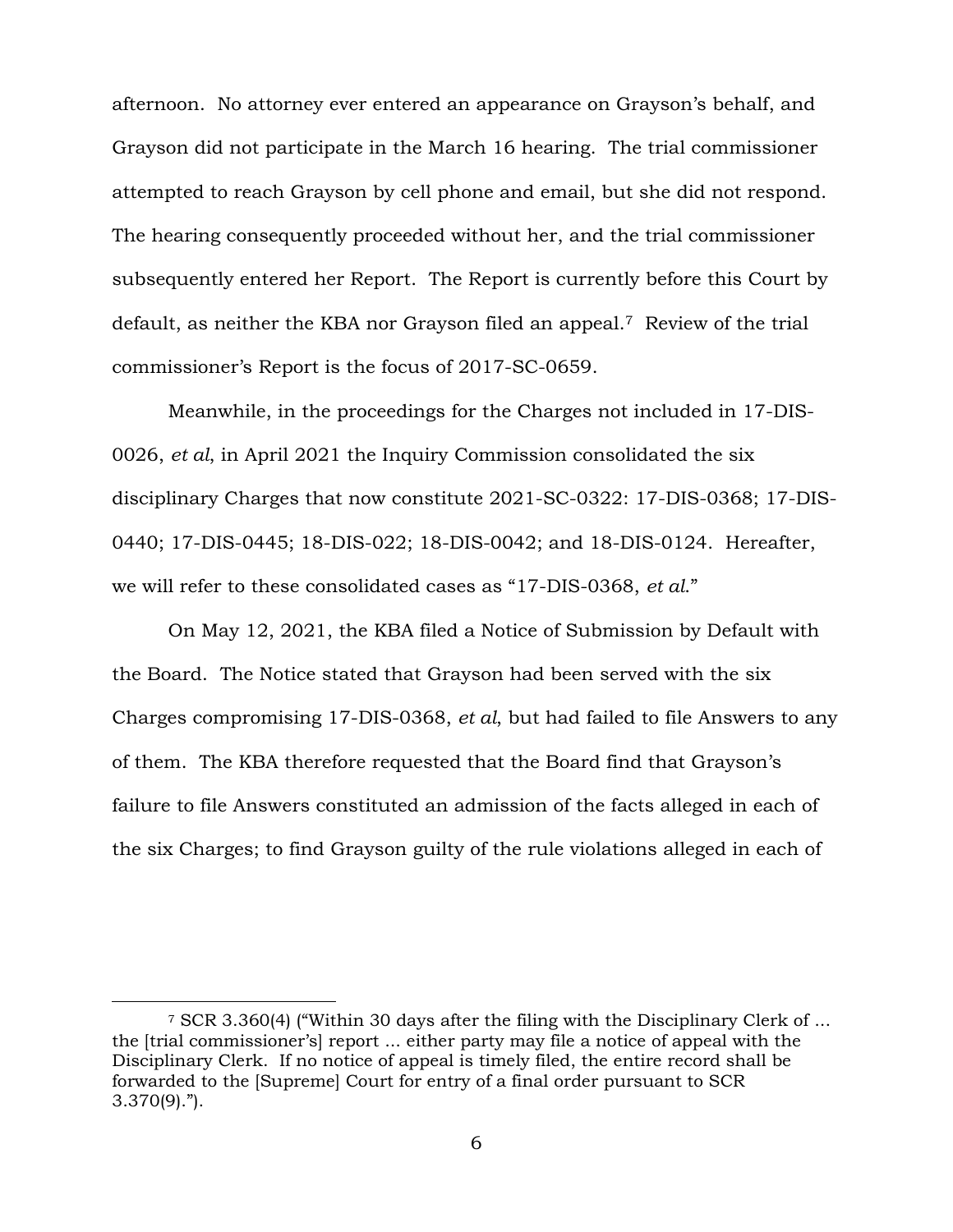the Charges; and to recommend appropriate discipline.8 The Board entered its Recommendation on August 13, 2021. Neither the KBA nor Grayson filed an appeal from the Board's Recommendation, and it is accordingly before this Court by default as 2021-SC-0322. 9

With that said, we will now address the trial commissioner's Report

before us under 2017-SC-0659, and the Board's Recommendation before us

under 2021-SC-0322, respectively.

# **A. 2017-SC-0659**

 $\overline{a}$ 

To begin, with regard to Grayson's Answers to the Charges alleged in 17-

DIS-0026, *et al*, the trial commissioner's report discusses that

[t]he Answers to all the charges refer to [Grayson's] health condition as a defense and/or mitigation. The Answers state that [Grayson] has been under the care of physicians for depression and anxiety following traumatic events in her life. Additionally, the allegations state that [Grayson] has not been fully evaluated but was going to seek a comprehensive mental healthcare assessment. No evidence has been provided to supplement this information including no testimony from the respondent.

The trial commissioner then made the following findings of fact regarding

Grayson's misconduct and resulting violations of the Supreme Court Rules.

# **1. 17-DIS-0026 – The Williamson Charge**

In April 2016, Ashley and Brandon Williamson (the Williamsons) retained

Grayson to assist them with the private adoption of a then-unborn child; they

<sup>8</sup> SCR 3.210(1) ("If no answer is filed after a Respondent is notified, the Inquiry Commission shall order the record, together with such investigative evidence as may have been obtained, to be submitted to the Board.").

<sup>9</sup> SCR 3.370(8) ("If no notice of review is filed by either party, the Court may notify Bar Counsel and Respondent that it will review the decision.").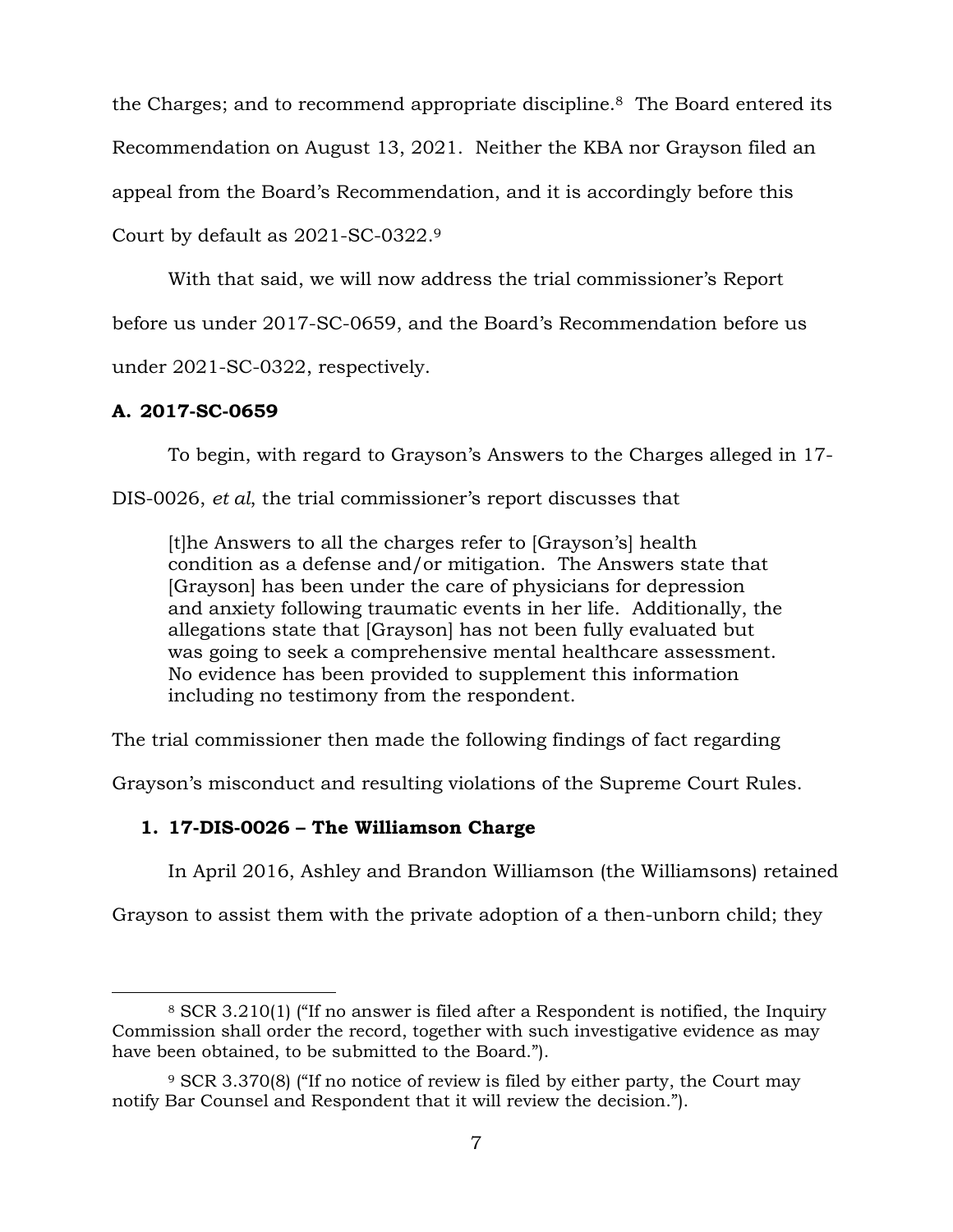paid her \$1,500 for her services. Grayson agreed to refund the fee if the birth mother revoked her consent to the adoption. On the day the child was born, the birth mother signed an Entry of Appearance for the contemplated legal proceeding and an Agreed Order giving the Williamsons sole custody of the child. The next day, the birth mother's attorney contacted Grayson and informed her that the mother wanted to revoke her consent to the adoption. The following day, without consulting the Williamsons, Grayson filed a Petition for Sole Custody and the Entry of Appearance previously signed by the mother.

About a week later, Mrs. Williamson contacted Grayson regarding a refund, citing the revocation of the birth mother's consent. Grayson refused to refund the money and told Mrs. Williamson the case was not over. Mrs. Williamson testified that Grayson never consulted with her about whether to continue pursing the adoption. Over the next several months, Mrs. Williamson made numerous unsuccessful attempts to contact Grayson regarding hearing notices and other court orders. The Williamsons filed a Bar Complaint on January 17, 2017, to which Grayson did not respond.

The trial commissioner found that Grayson violated SCR 3.130(1.3) by failing to act with reasonable diligence; SCR 3.130(1.4)(a)(3) and (4) by failing to promptly inform Mrs. Williamson about the status of the case and by failing to promptly respond to her inquiries about the case; <sup>10</sup> SCR 3.130(1.16)(d) by not returning the fee she was paid once Mrs. Williamson requested it after learning

<sup>10</sup> Grayson admitted to violating these rules in her Response to the Inquiry Commission's Charge.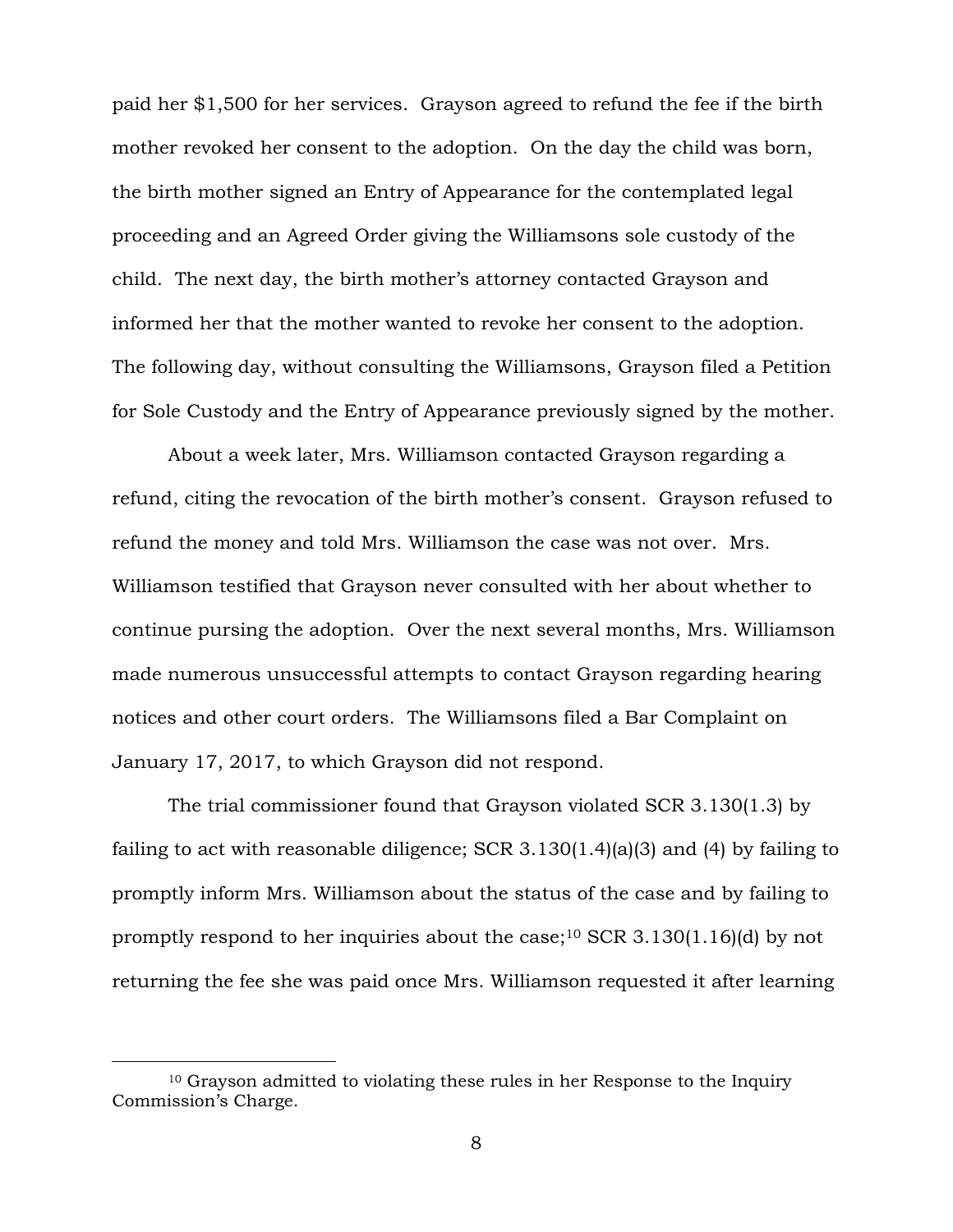about the birth mother's withdrawal of her consent; and SCR 3.130(8.1)(b) by failing to respond to Mrs. Williamson's Bar Complaint.

# **2. 17-DIS-0099 – The Fraley Charge**

In January 2017, Samantha Fraley (Fraley) retained Grayson to begin custody proceedings regarding her seven-year-old daughter. Fraley paid Grayson a \$100 retainer fee and a \$176 filing fee. In their first meeting, Grayson had Fraley sign a Petition for Custody that she had prepared, but Grayson never filed the Petition. A little over two weeks after Fraley retained Grayson, the child's father filed a Petition for Custody. Fraley contacted Grayson about the case, but felt that Grayson was "brushing it off" and "dragging her feet." Therefore, Fraley fired Grayson and requested a copy of her client file from Grayson. Grayson told Fraley that she did not have a file regarding her case, and did not refund the retainer fee or filing fee. Fraley filed a Bar Complaint against Grayson on March 30, 2017; Grayson did not respond.

The trial commissioner found that Grayson violated SCR 3.130(1.3) by failing to act with reasonable diligence and promptness; SCR 3.130(1.4)(a)(4) by failing to promptly comply with Fraley's reasonable requests for information; SCR 3.130(1.16)(d) by failing to return the unearned attorney fee and unpaid filing fees after the representation ended; and SCR 3.130(8.1)(b) by failing to respond to Fraley's Bar Complaint.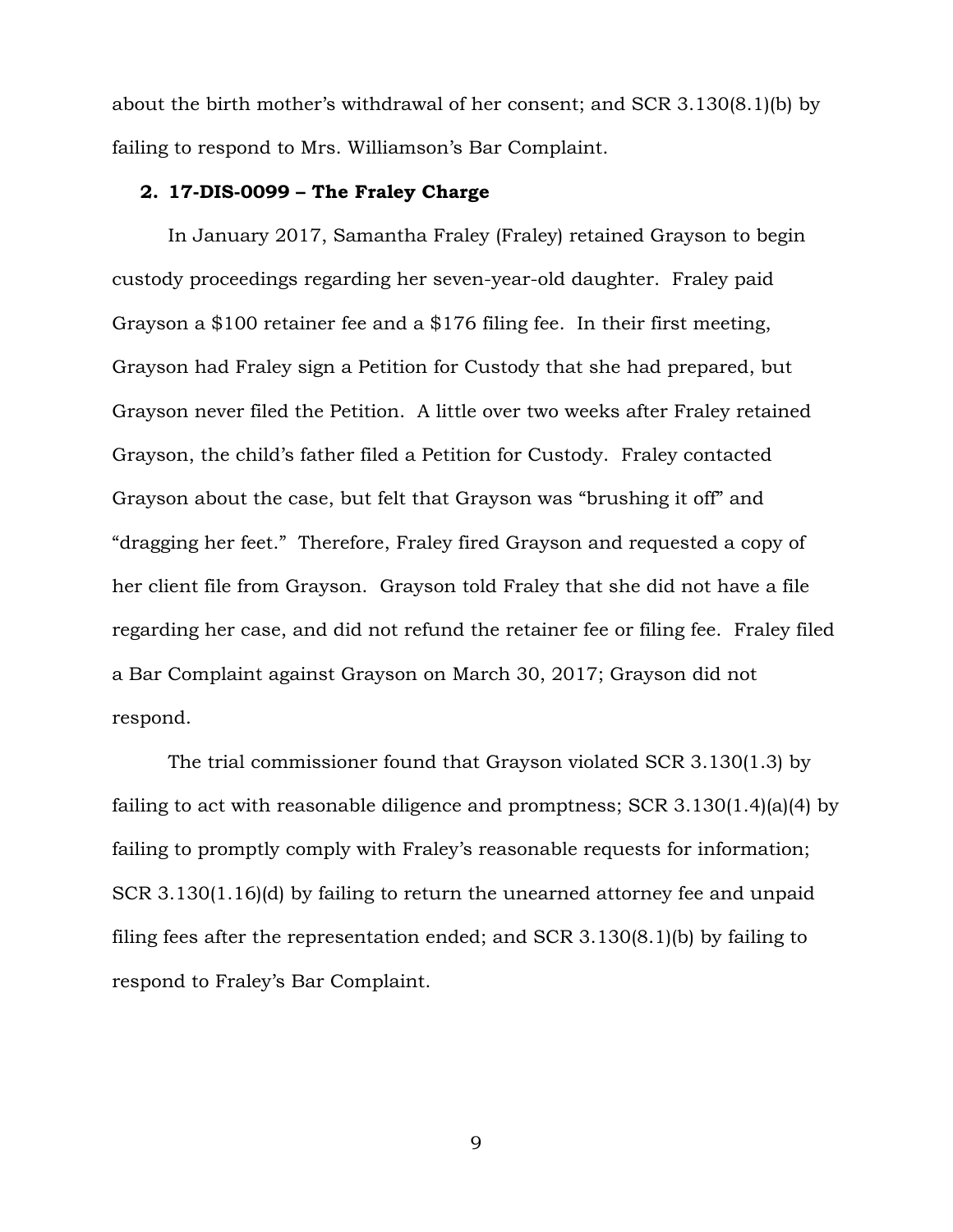# **3. 17-DIS-0112 – The Alexander Charge**

In August of 2016, Sandra Alexander (Alexander) retained Grayson to represent her in ancillary probate proceedings in Kentucky. Alexander was the executrix of her mother's estate in West Virginia, which included real property located in Kentucky. Alexander lived in West Virginia. Alexander paid Grayson \$350 in attorney fees and, by separate check, \$61.50 in recording fees. Grayson deposited the \$350 check, but never deposited the \$61.50 check. Sometime after retaining Grayson, Alexander was unable to reach her by phone. So Alexander had her sister, who also lived in West Virginia, to drive to Grayson's office for an update. When Alexander's sister arrived at Grayson's office, Grayson told her she could not discuss the case with her. Eventually, Alexander sent Grayson a termination letter and requested a refund. The termination letter was returned after Grayson did not pick it up from the post office. Alexander filed a Bar Complaint on March 31, 2017, but Grayson did not respond.

The trial commissioner found that Grayson violated SCR 3.130(1.3) by failing to file the ancillary probate petition and failing to perform any work after she was retained; SCR 3.130(1.4)(a)(4) by not returning Alexander's phone calls or responding to her requests for information;<sup>11</sup> and SCR 3.130 $(8.1)$ (b) by failing to respond to Alexander's Bar Complaint.

<sup>11</sup> Grayson acknowledged she violated this rule in her Response to the Inquiry Commission's Charge.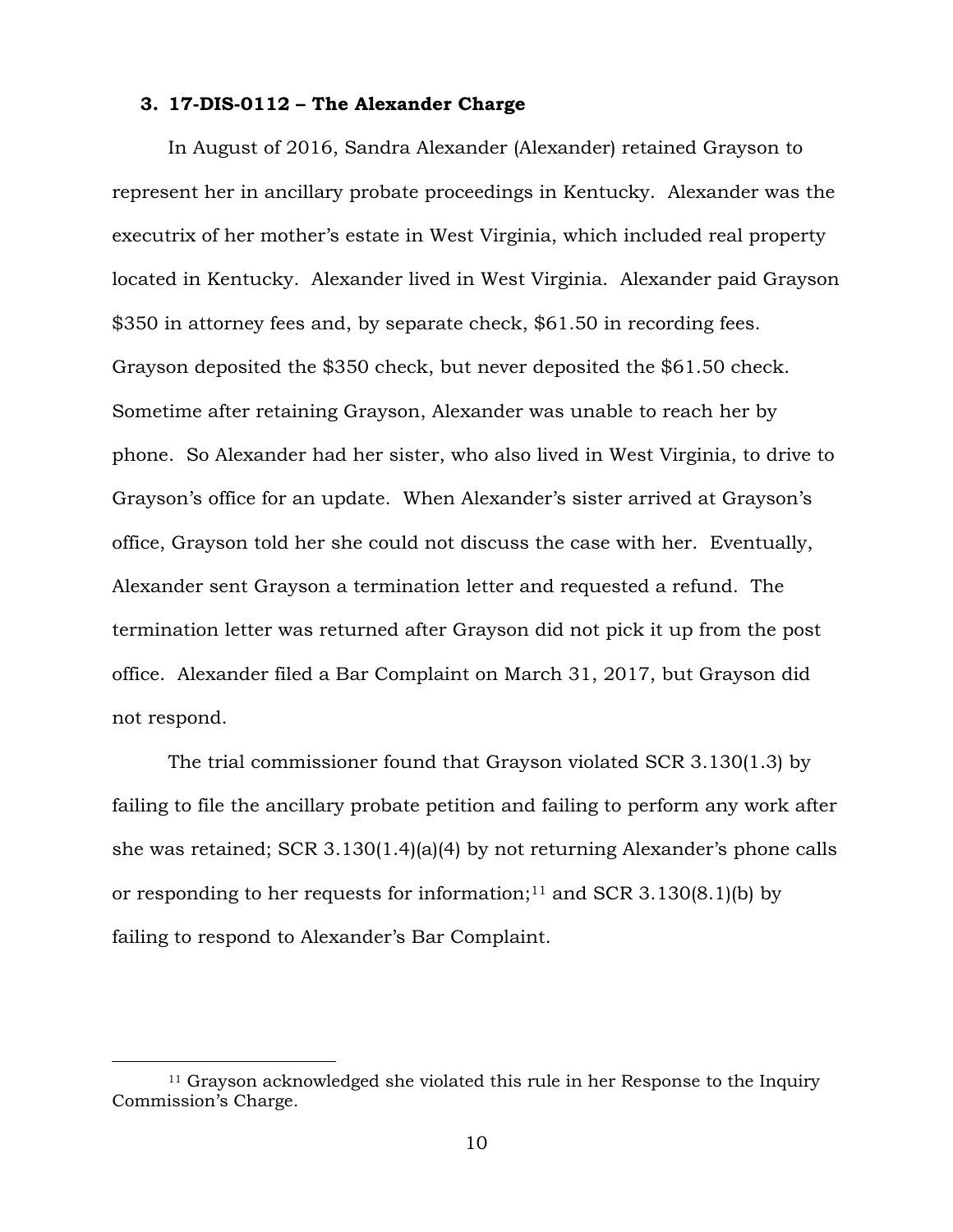# **4. 17-DIS-0189 – The Smith Charge**

On August 2, 2016, Linda Smith (Smith) hired Grayson to help her seek custody of her grandson and paid her \$1,500. Over the next several months, Grayson made representations to Smith that she was talking to a judge and that the custody matter was moving forward. In reality, Grayson never filed a custody petition for Smith. Grayson went so far as to have Smith prepare for a home visit from CPS<sup>12</sup> that was never ordered, and had Smith sit through half a day of court proceedings. Smith never received a refund, an accounting of the time that Grayson claimed to have worked on the case, or a copy of her client file. Smith filed a Bar Complaint on May 30, 2017, but Grayson did not respond.

The trial commissioner found that Grayson violated SCR 3.130(1.3) by failing to file or pursue Smith's custody action; SCR 3.130(1.16)(d) by failing to perform work on the case and failing to return the unearned advance fee of \$1,500; SCR 3.130(8.1)(b) by failing to respond to Smith's Bar Complaint; and SCR 3.130(8.4)(c) by making multiple false representations to Smith about the custody matter.

# **5. 17-DIS-0228 – The Spence Charge**

In November of 2015, Tracy Spence (Spence) hired Grayson to represent him in an uncontested divorce proceeding and paid her \$600 for her services. Grayson prepared several documents and had Spence and his wife sign them, but she did not file the Petition for Dissolution of Marriage. Spence ultimately

<sup>12</sup> Child Protective Services.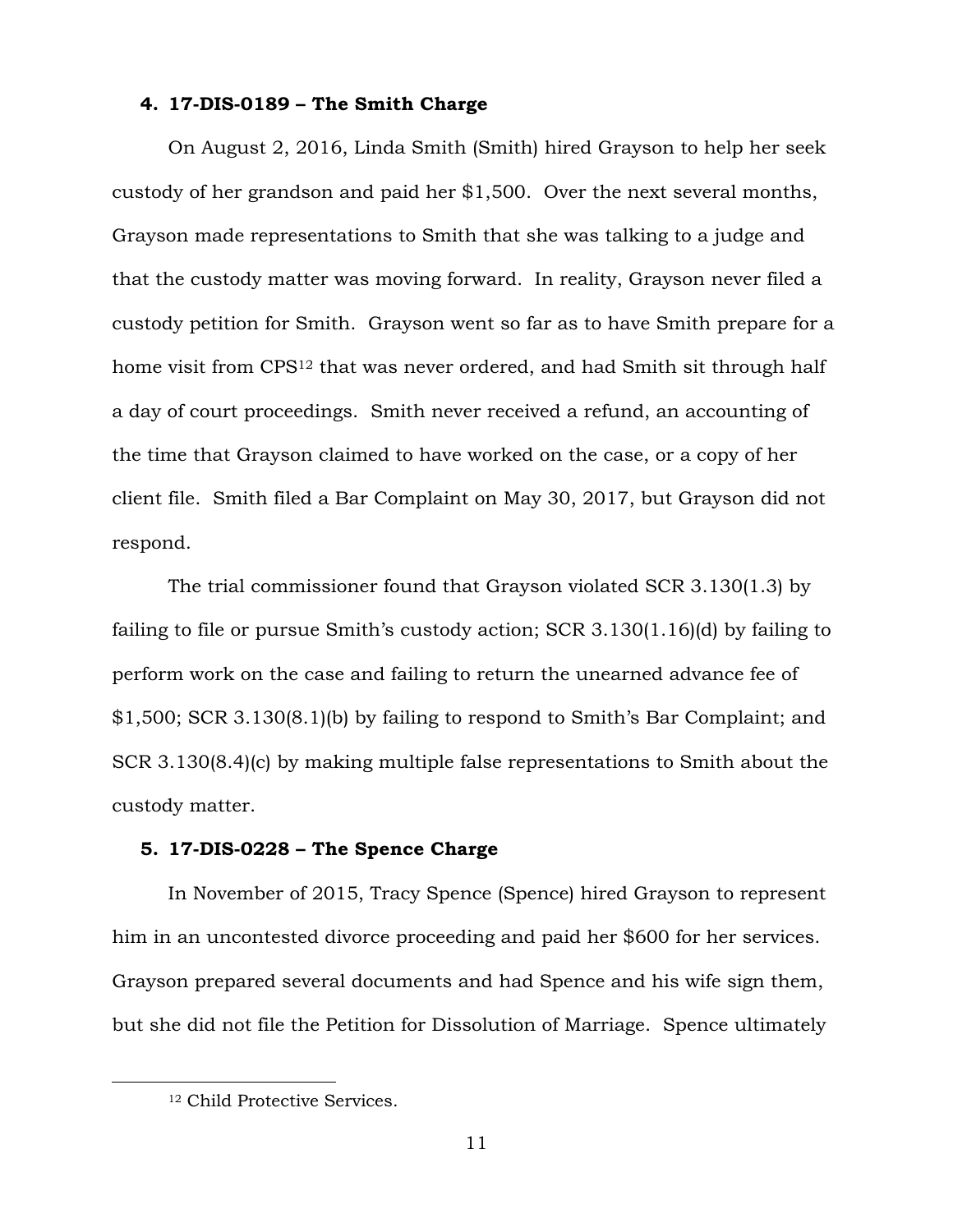hired another attorney to file his Petition. Grayson never refunded Spence's \$600. Spence filed a Bar Complaint on June 22, 2017, but Grayson did not respond.

The trial commissioner found that Grayson violated SCR 3.130(1.3) by failing to file Spence's Petition; SCR 3.130(1.16)(d) by failing to inform Spence that she could no longer represent him before abandoning the case and failing to return the unearned advance fee of \$600; and SCR 3.130(8.1)(b) by failing to respond to Spence's Bar Complaint.

# **6. 17-DIS-0244 - The Siddell Charge**

In November 2016 Lisa Siddell (Siddell) hired Grayson for an uncontested divorce and paid her \$600. Grayson prepared the Petition for Dissolution, Entry of Appearance, and a Settlement Agreement. Siddell and her husband signed the documents, and Grayson filed them on December 27, 2016. But Grayson failed to file a motion to submit the matter for decree of dissolution as required by a local family court rule.

By February 2017, Grayson had not provided Siddell with any updates regarding the case. Siddell therefore contacted Grayson; she told Siddell that the divorce was final and that she only needed to file it with clerk's office. After that conversation, Siddell attempted to contact Grayson several times but was unsuccessful. When Siddell later called the clerk's office to obtain a copy of her divorce decree, she was informed that nothing had ever been filed. The clerk then contacted Grayson on Siddell's behalf, and thereafter Grayson called Siddell. During that conversation Grayson assured Siddell that the Divorce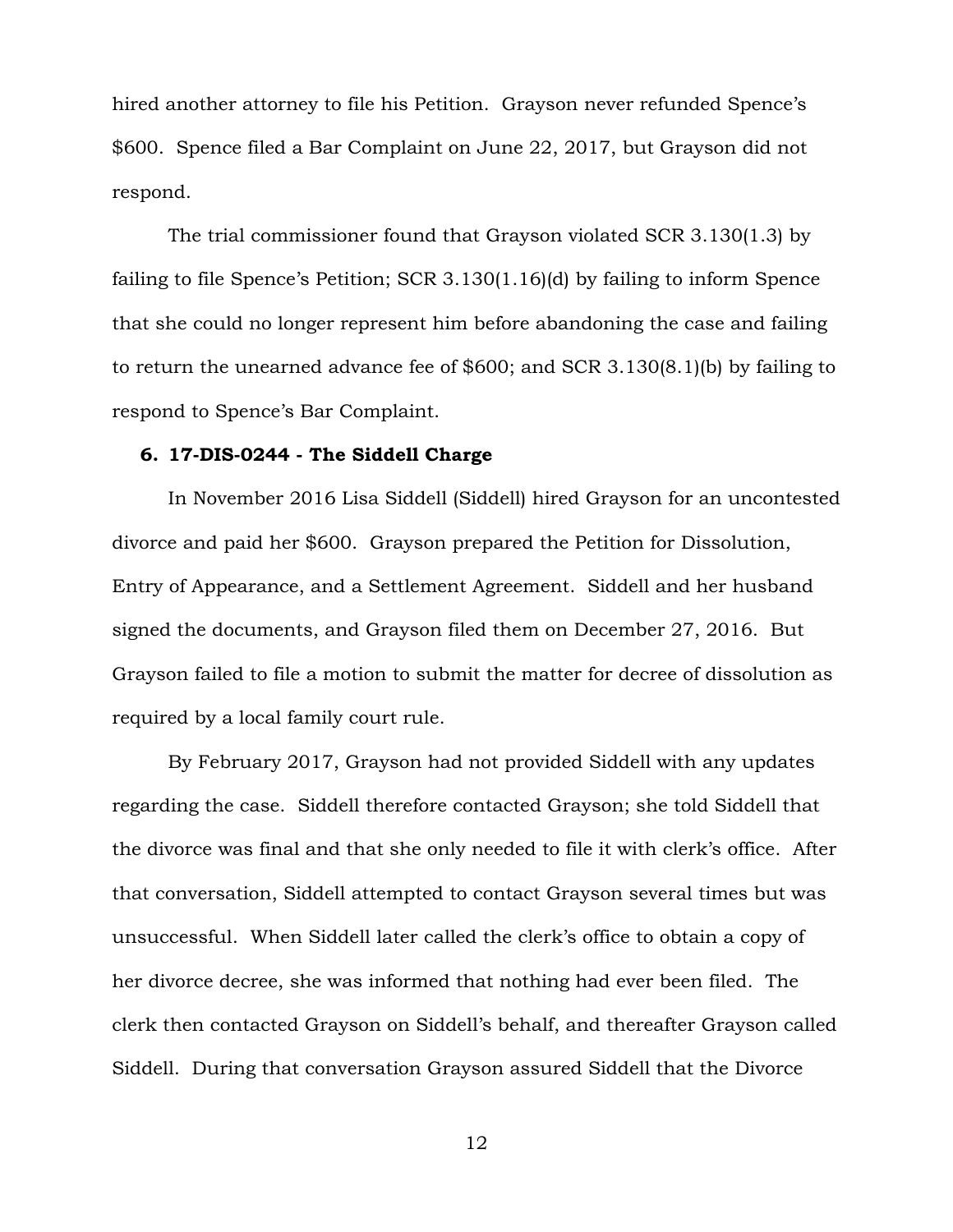Decree had been signed by a judge and that it would be finalized within the week. Grayson also scheduled an appointment for her to come pick up the documents. When Siddell arrived for that appointment, Grayson's office door was locked, and she would not answer the phone. Siddell never heard from Grayson again. Grayson did not give Siddell her client file, did not provide an accounting of her time working on the matter, and did not give her a refund. Siddell filed a Bar Complaint on July 7, 2017, but Grayson did not respond.

The trial commissioner found that Grayson violated SCR 3.130(1.4)(a)(4) for failing to return calls and respond to requests for information concerning the status of the case; SCR 3.130(1.16)(d) by not completing the representation, failing to take action to protect Siddell's interests, and failing to return the unearned portion of her fee; SCR 3.130(3.2) by failing to take reasonable efforts to expedite litigation, specifically by failing to submit the matter for a decree so that the matter could be finalized; SCR 3.130(8.1)(b) by failing to respond to Siddell's Bar Complaint; and SCR 3.130(8.4)(c) by making misrepresentations to Siddell regarding the status of her case.

# **7. 17-DIS-0257 – The Fletcher Charge**

In February 2017, Carol Sue Fletcher (Fletcher) hired Grayson for an uncontested divorce and paid her \$600. Fletcher and her husband signed the relevant documents. They believed, based on Grayson's assertions, that Grayson had filed them. Fletcher never received her decree. She therefore called Grayson's office numerous times and was given "excuse after excuse." Eventually, Grayson told Fletcher that she had the documents. When Fletcher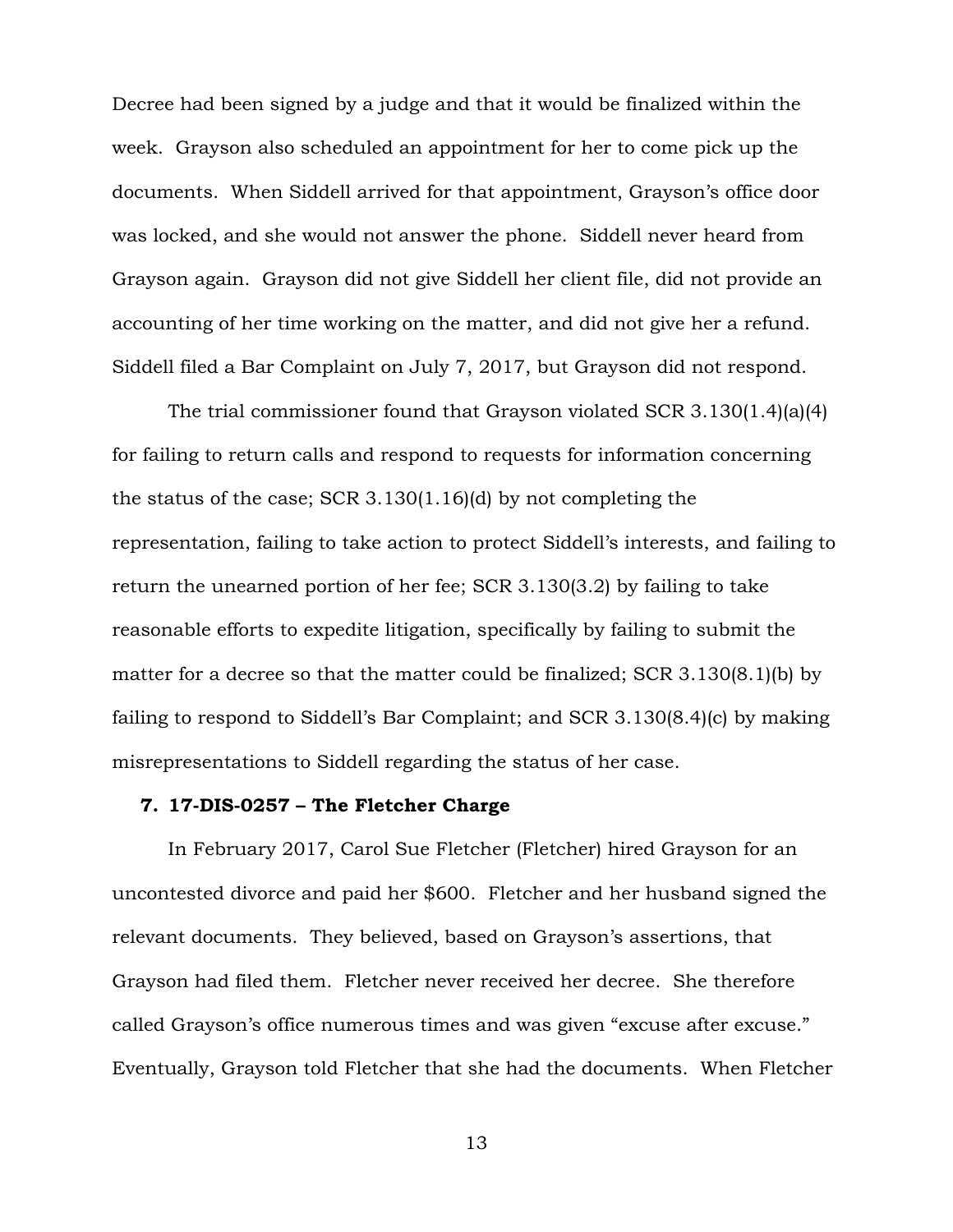went to Grayson's office to get them the next day, Grayson met her at the office door but would not let Fletcher enter. She told Fletcher to come back in thirty minutes to an hour. When Fletcher returned, Grayson's vehicle was still there, but the office was locked, the shades were pulled, and Grayson would not answer the door. Fletcher attempted to contact Grayson numerous times after that day, but never spoke to her again. Fletcher never received a copy of her client file nor did she receive a refund. Fletcher filed a Bar Complaint on July 13, 2017, but Grayson did not respond.

The trial commissioner found that Grayson violated SCR 3.130(1.3) by failing to file Fletcher's divorce petition; SCR 3.130(1.4)(a) by not informing Fletcher that she did not file her petition and by not responding to Fletcher's inquiries about the status of her case; SCR 3.130(8.1)(b) by not responding to Fletcher's Bar Complaint; and SCR 3.130(8.4)(c) due to her misrepresentations and dishonesty.

# **8. 17-DIS-0341 - The Hall Charge**

On August 3, 2017, Shonda Hall (Hall) hired Grayson to represent her in a post-divorce custody matter. Hall's former husband had filed a motion to modify custody, and the hearing on that motion was set for August 25, 2017. Hall paid Grayson \$500 on August 3. Grayson agreed to the representation but did not tell Hall she would be unable to attend the August 25 hearing. After their initial meeting, Hall attempted to contact Grayson several times to discuss her case but was unsuccessful. Hall attempted to contact Grayson on August 24 to confirm that Grayson would appear at the hearing the next day,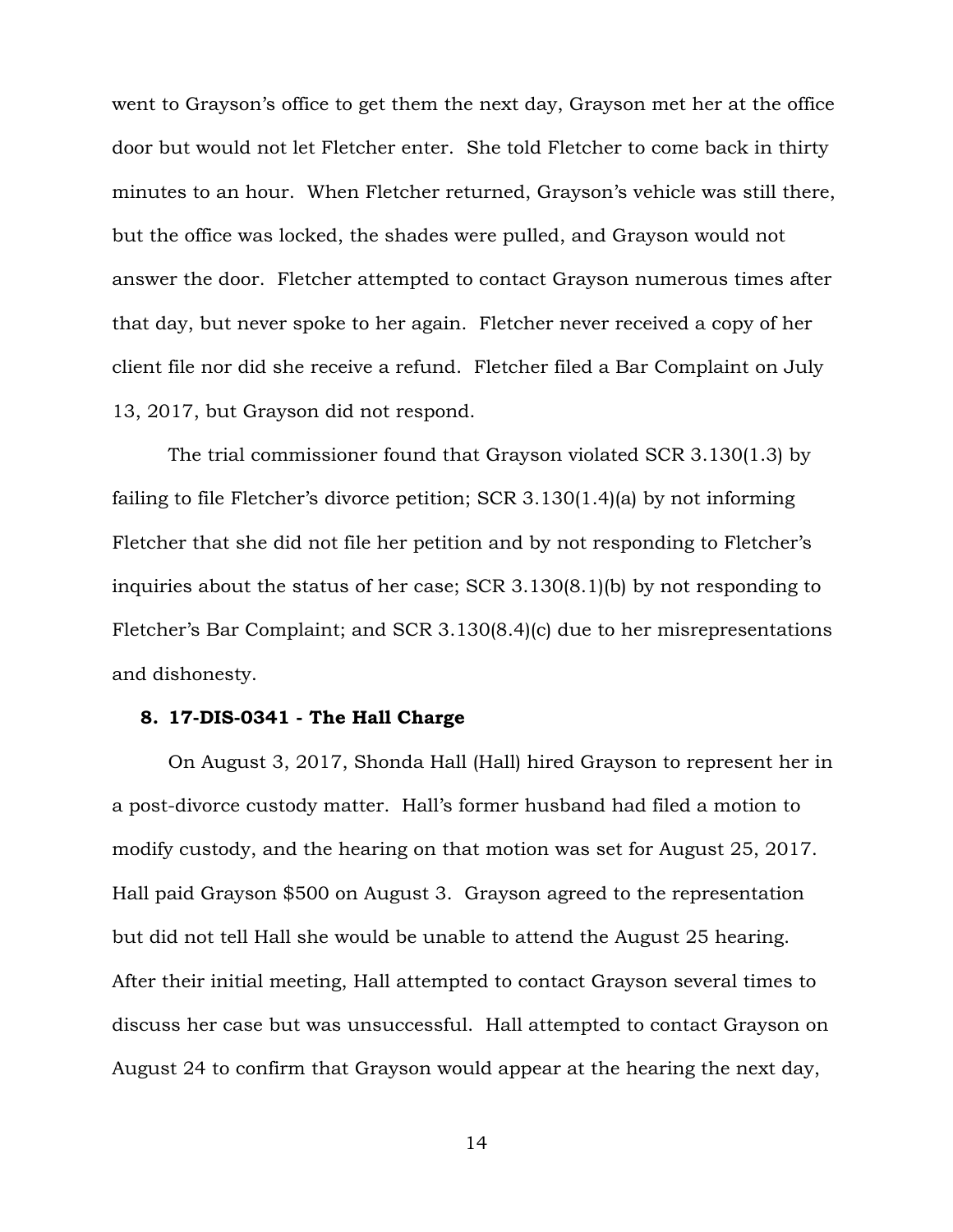but she did not receive a response. Hall then terminated the representation and requested a refund. Hall never received a refund and later discovered through the clerk's office that Grayson was not listed as her attorney of record in the custody matter. Hall filed a Bar Complaint on September 14, 2017, to which Grayson filed a response through counsel.

The trial commissioner found that Grayson violated SCR 3.130(1.3) for failing to take action to represent Hall; SCR 3.130 $(1.4)(a)(2)$  by failing to inform Hall that she was not available on the scheduled hearing date, did not enter an appearance in the case, and was relying on Hall to inform her of the status of the case; SCR 3.130(1.4)(a)(4) when she failed to respond to Hall's requests to meet with her and discuss the custody matter; and SCR 3.130(1.16)(d) by failing to return the unearned portion of her fee following termination of the representation.

#### **9. 17-DIS-0371 - The Dials Charge**

On March 14, 2017, Jaclyn Dials (Jaclyn) hired Grayson to assist her in regaining custody of her daughter and paid her \$686. Jaclyn's aunt, Barbara Dials (Barbara), had custody of her daughter at that time. Barbara agreed with the proposed custody modification. Jaclyn lived in Ohio, but Barbara lived in Martin County, Kentucky, and knew Grayson and her family very well. Barbara was never Grayson's client, but she would try to facilitate contact between Grayson and Jaclyn and would attempt to visit Grayson's office to get status updates.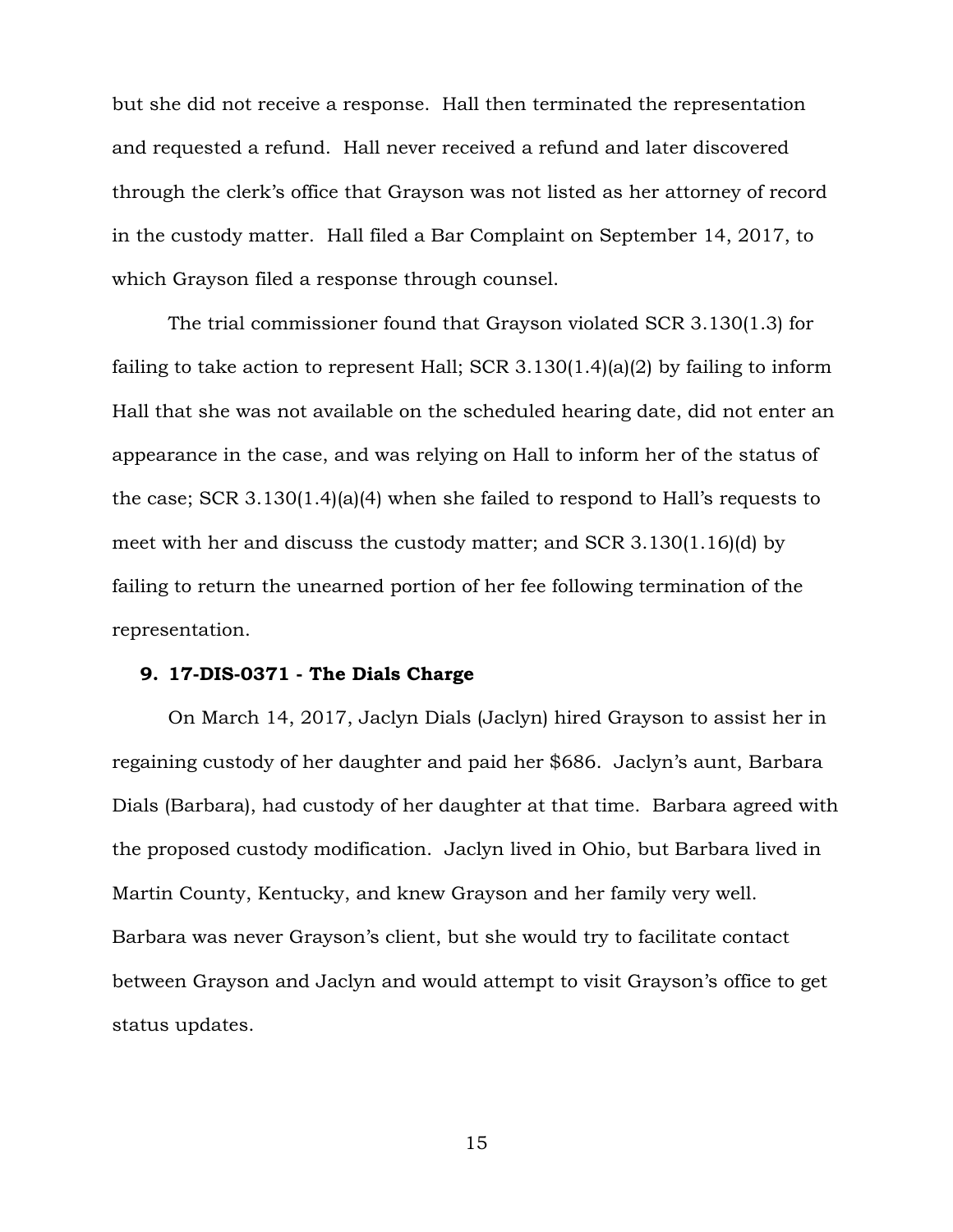During their initial phone conversation, Grayson told Jaclyn that the custody modification would be completed by May, and that Jaclyn would not need to travel to Kentucky. But after that conversation, Jaclyn heard nothing from Grayson and unsuccessfully attempted to contact her several times. When Jaclyn was finally able to speak to Grayson on April 14, 2017, Grayson told her that she was waiting for the results of Jaclyn's background check before the case could move forward. Grayson further told her it would take six to eight weeks to complete the custody modification. Grayson did not communicate with Jaclyn after that April 14 call.

In June 2017, Barbara was able to contact Grayson through her personal phone number. Grayson told Barbara that Jaclyn's background check had been returned and "looked great." Grayson also told Barbara that the family court judge, the Commonwealth, and the state of Ohio all agreed Jaclyn should have custody of the child. Grayson sent Barbara documents for Jaclyn to sign and told her that the family court judge would sign an order on July 19. On July 18, Grayson called Barbara and told her the judge was busy and did not have time to hear the case but would still sign the order. Grayson did not communicate with Barbara again after July 18. Barbara and Jaclyn later learned that Grayson never filed a Petition for Modification of Custody. Jaclyn never received a refund or a copy of her client file.

The trial commissioner found that Grayson violated SCR 3.130(1.3) by failing to provide substantive representation to Jaclyn; SCR 3.130(1.4)(a)(2) by failing to consult with Jaclyn; SCR 3.130(1.4)(a)(3) by failing to respond to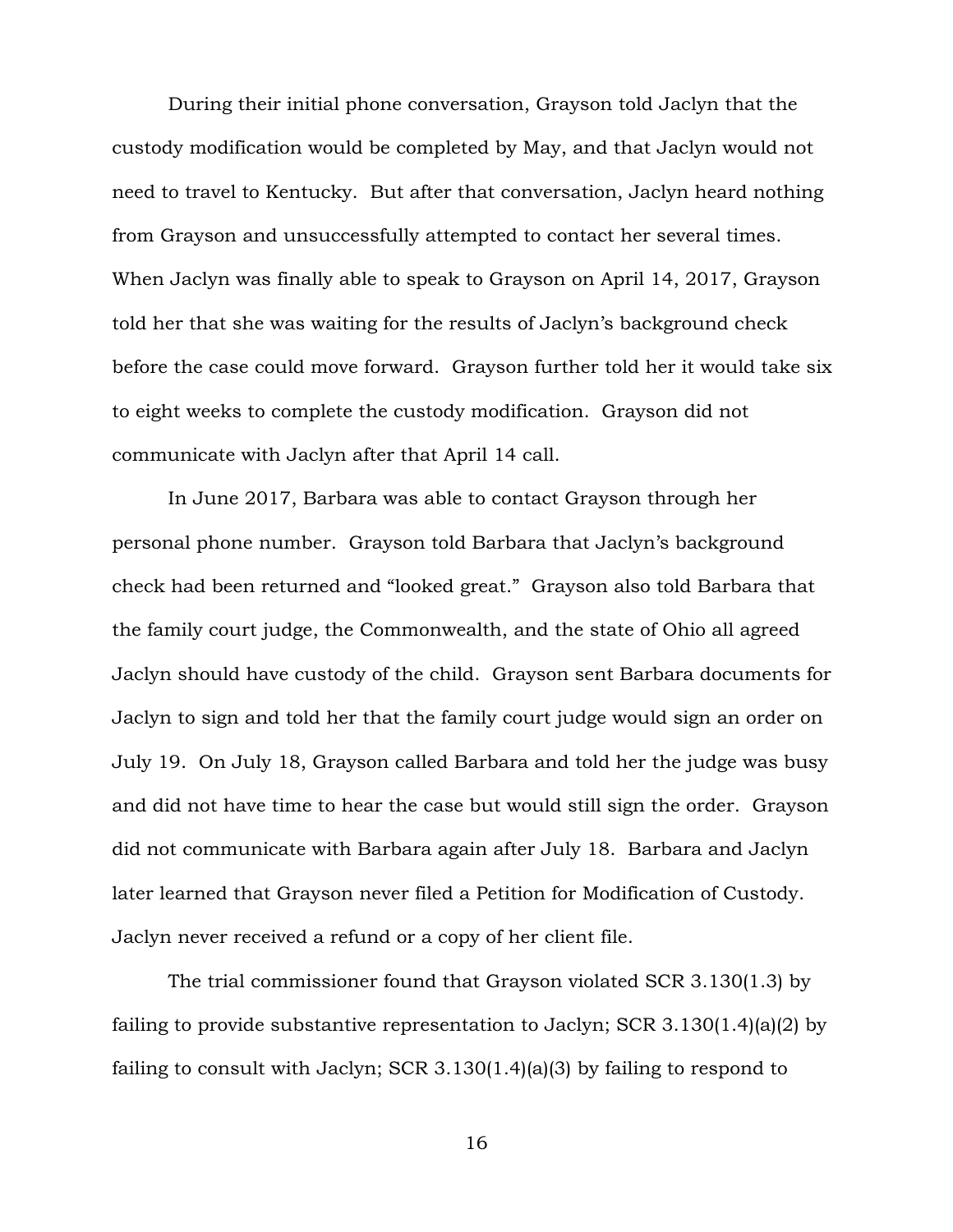Jaclyn's attempts to contact her and by failing to provide Jaclyn with status updates; SCR 3.130(1.16)(d) by failing to complete the representation, failing to notify Jaclyn of her inability or unwillingness to proceed, and failing to give Jaclyn a refund of the unearned portion of her fee; and SCR 3.130(8.4)(c) by misrepresenting the status of the case to Jaclyn and Barbara.

#### **10. 17-DIS-0378 – The Chapman Charge**

In 2016, Patricia and William Chapman (the Chapmans) hired Grayson to assist them with the adoption of their two grandchildren. Grayson had previously represented the Chapmans in 2013 when they obtained custody of their grandchildren. The Chapmans paid Grayson a \$1,500 fee for the adoption representation and provided her with paperwork related to the anticipated adoption and previous custody proceedings. Grayson prepared a document for the children's biological mother to sign. Mrs. Chapman had the children's mother sign the document. According to Mrs. Chapman's testimony, the document was an agreement that the biological mother was signing over her parental rights to the Chapmans.

The Chapmans received some updates from Grayson. First, Grayson told them that the paperwork had been sent to Frankfort. Later, she told them that the paperwork had been returned, everything was on track, and that she would contact them when a court date was scheduled. Grayson also told them that the court had determined that a home visit was not necessary. Subsequently, the Chapmans stopped receiving updates from Grayson. In the summer of 2017, they attempted to contact Grayson by phone and went to her office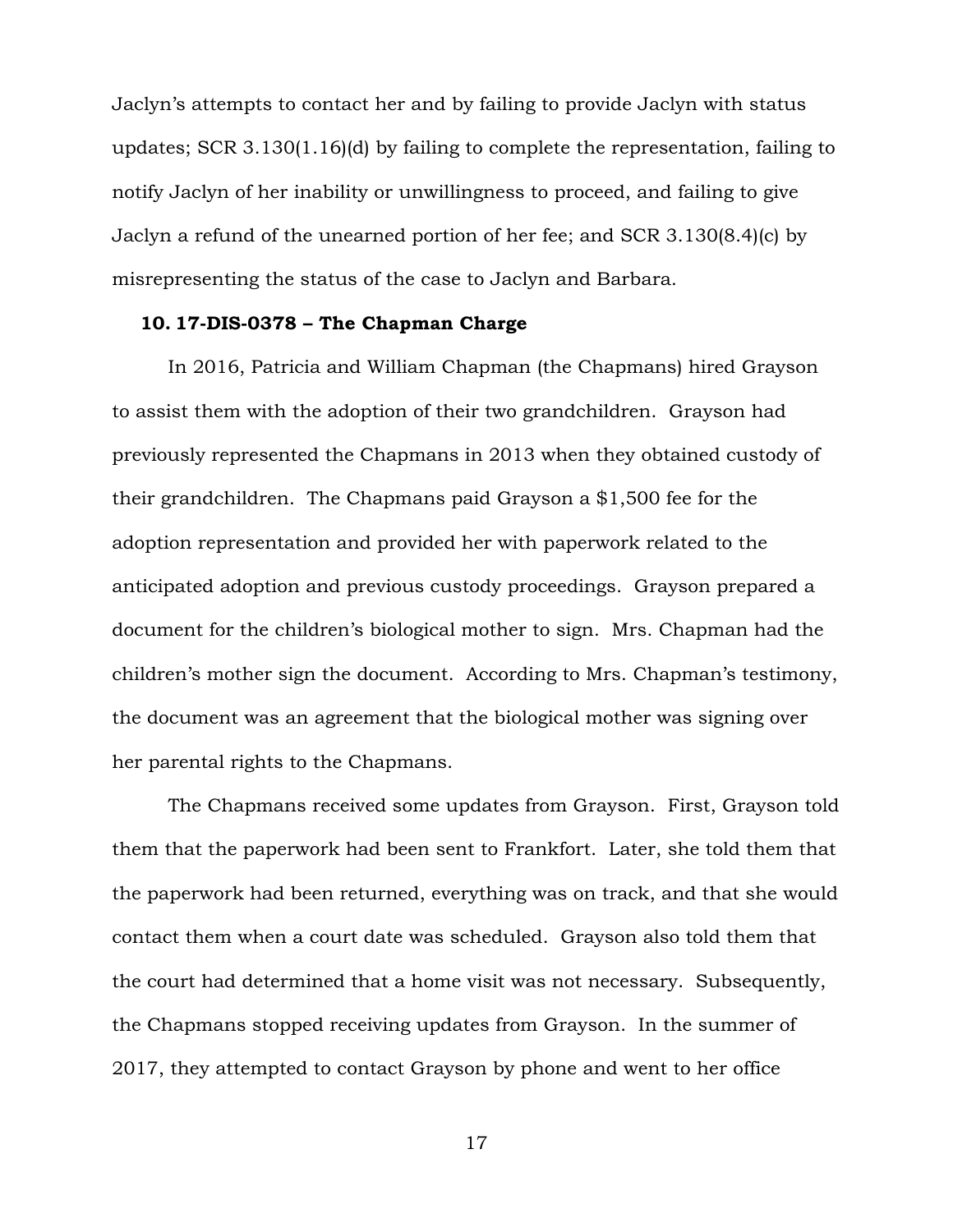several times. Each time they went to her office the doors were locked, and, though they could see Grayson inside the office, she would not come to the door to let them in.

In July 2017 Grayson told the Chapmans that a court date was scheduled for August 2. But, as the Chapmans were driving to the courthouse on the morning of August 2, Grayson called them and told them that the judge had an emergency and had to leave. Grayson indicated that she would attempt to reschedule the hearing for August 16. The Chapmans never heard from her again notwithstanding their attempts to contact her at her office and the courthouse. Grayson did not refund their money or return the documents they had provided her at the beginning of the representation. The Chapmans filed a Bar Complaint on October 17, 2017, and Grayson responded through counsel in December 2017.

The trial commissioner found that Grayson violated SCR 3.130(1.3) by failing to file for the adoption; SCR 3.130(1.4)(a)(3) by failing to inform her clients about the status of the matter; SCR 3.130(1.16)(d) when she discontinued the representation with no notice to her clients, did not refund their fee, and failed to return their papers to them; and SCR 3.130(8.4)(c) by making numerous misrepresentations to the Chapmans about the status of the adoption.

### **11. 17-DIS-0390 – The Maynard Charge**

In April 2017, Justin Maynard (Maynard) hired Grayson to represent him in an uncontested divorce. Maynard paid Grayson \$750. Initially, Maynard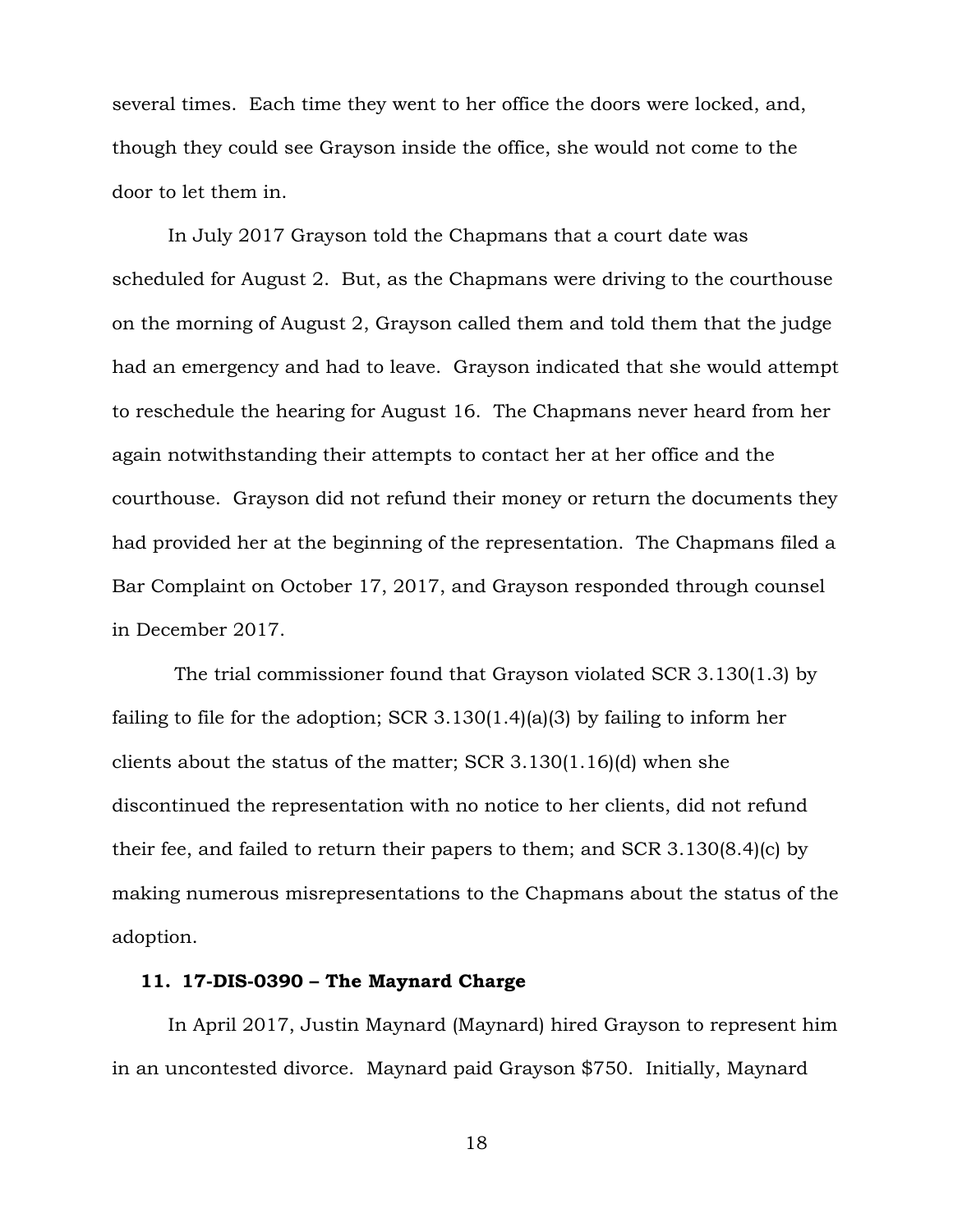and his wife agreed to the terms of the divorce, including custody of their child. Grayson prepared documents reflecting the parties' agreement which were signed by Maynard and his wife. Grayson told them the divorce would be final after 60 days. After waiting for some time but not receiving an update, Maynard called Grayson. Grayson told him there had been a "mix up in Frankfort" and that the divorce had not been filed. By that time, notwithstanding their prior agreement regarding custody, Maynard's wife had moved to Ohio with their child. Maynard was unable to reach Grayson by phone, but he sent her a message via Facebook messenger asking if his case was on the docket for the next day. Grayson responded, "Not tomorrow. It's October 4." When Maynard went to the clerk's office to verify this date, he discovered that his divorce had never been filed. Grayson never returned any portion of the advance fee payment after Maynard terminated her. She did not provide him with a copy of his client file or the documents that he and his wife had signed. Maynard filed a Bar Complaint on October 23, 2017, which Grayson responded to through counsel in December 2017.

The trial commissioner found that Grayson violated SCR 3.130(1.3) by failing to perform the work for which she was paid and for failing to advise Maynard on how to proceed when the divorce became contested; SCR 3.130(1.4)(a)(2) by failing to inform Maynard that he and his wife needed to sign additional documents before the divorce could proceed; SCR 3.130(1.4)(a)(3) by failing to explain the status of the matter to Maynard; SCR 3.130(1.16)(d) by failing to return the unearned portion of her advance fee; and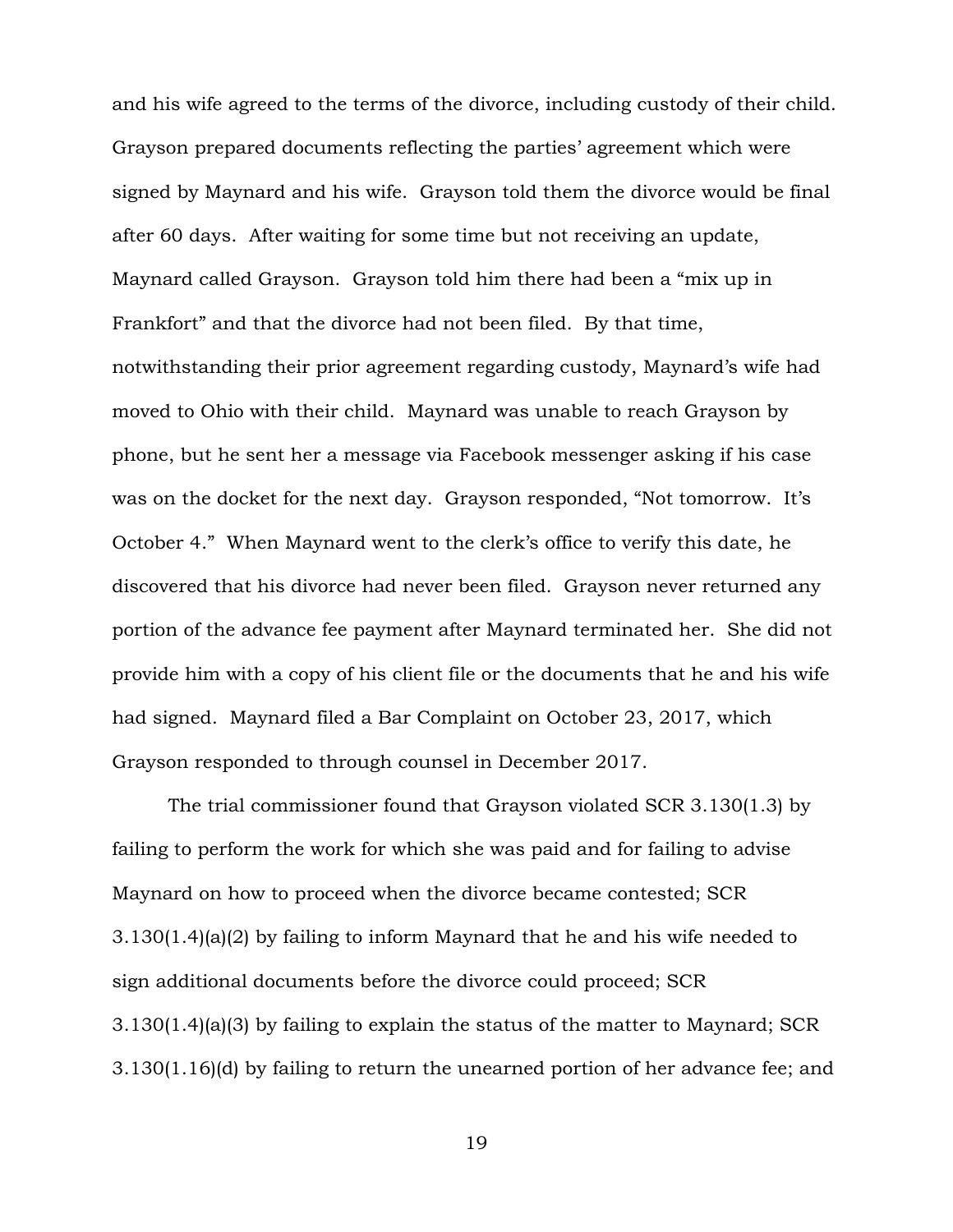SCR 3.130(8.4)(c) by falsely informing Maynard that the divorce had been filed and that a court appearance had been scheduled.

# **12. 17-DIS-0410 – The Davis Charge**

Thelma Davis (Thelma) and her brother Don Davis (Don) were coexecutors of their father's estate. In February 2016, their former stepmother filed a civil complaint that sought to enforce a judgment lien and alleged that Don and Thelma acted inappropriately as co-executors. Don and Thelma were initially represented by the same attorney, but that attorney had to withdraw due to a conflict. Don hired attorney Gordon Long (Long) to represent him, but Long was not hired to represent Thelma. Thelma hired Grayson to represent her on April 26, 2017. Don paid Grayson \$7,500 on Thelma's behalf for the representation. Shortly after Grayson was hired, Long sent her information through email concerning the case. Grayson also met with Thelma, Don, and Long to discuss the case. The meeting was the only time Grayson met with Thelma or spoke with her about the case. Thelma attempted to communicate with Grayson several times throughout the representation but did not receive any response.

When Grayson was hired, a trial was already scheduled for June 12, 2017. The plaintiff filed an amended complaint in April 2017; Grayson did not file a response on Thelma's behalf. Grayson also failed to inform Thelma about an order for continuance of trial that was entered in the case, failed to file an entry of appearance in the case, and failed to file any pleadings on Thelma's behalf. The representation ended when Thelma received a letter from Grayson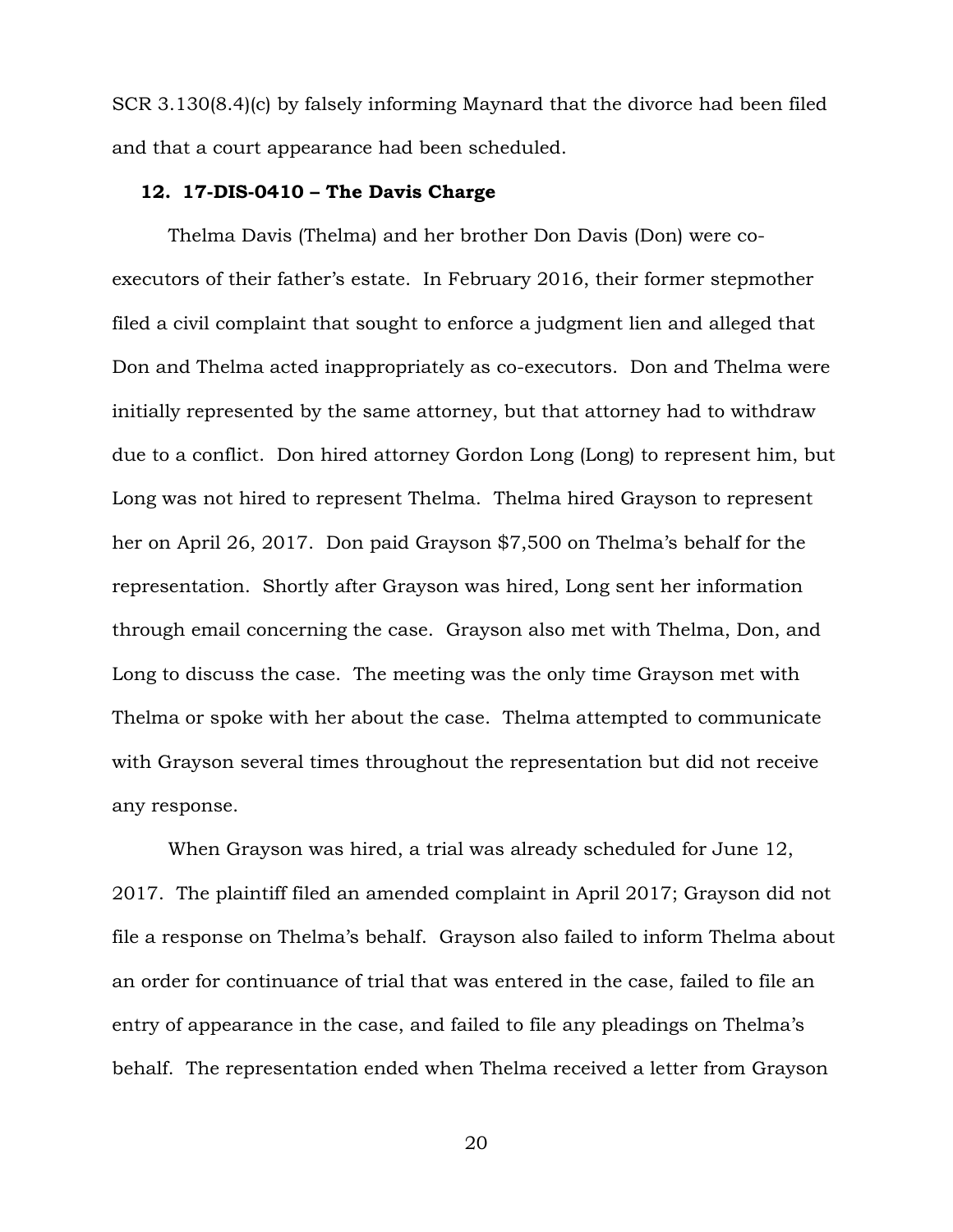informing her about her suspension from the practice of law, effective October 9, 2017. Thelma requested a copy of her client file, but only received documents that Long emailed to Grayson to prepare for the case.

Thelma filed a Clients' Security Fund claim application on November 14, 2017. The claim was processed, and a Bar Complaint and disciplinary file was opened. Grayson filed a response through counsel on February 14, 2018.

The trial commissioner found that Grayson violated SCR 3.130(1.3) by failing to provide representation to Thelma; SCR 3.130(1.4)(a)(2) by failing to consult with Thelma regarding Grayson's role in the litigation; SCR 3.130(1.4)(a)(3) by failing to inform Thelma of motions to continue and orders concerning the trial date; SCR 3.130(1.4)(a)(4) by failing to respond to Thelma's requests for information concerning the litigation; and SCR 3.130(1.16)(d) by failing to return the unearned portion of the advance fee payment.

Based on the foregoing findings, the trial commissioner recommended the following sanctions:

1. That [Grayson] be suspended from the practice of law in the Commonwealth of Kentucky for Five (5) years. The KBA has requested this sanction so that the clients of [Grayson] may obtain restitution and the Trial Commissioner agrees that is appropriate.

The violations that have been proven are numerous, aggravating factors include the financial detriment she caused her clients and [for] some of the clients it negatively impacted their legal position. Mitigating factors would be the psychological status including anxiety and depression of [Grayson]. Although [Grayson] did not testify to the same, it is clear from her answers to the charges [that Grayson] has some issues that have not been resolved. [Grayson] is currently indefinitely suspended from the practice of law and is not currently practicing.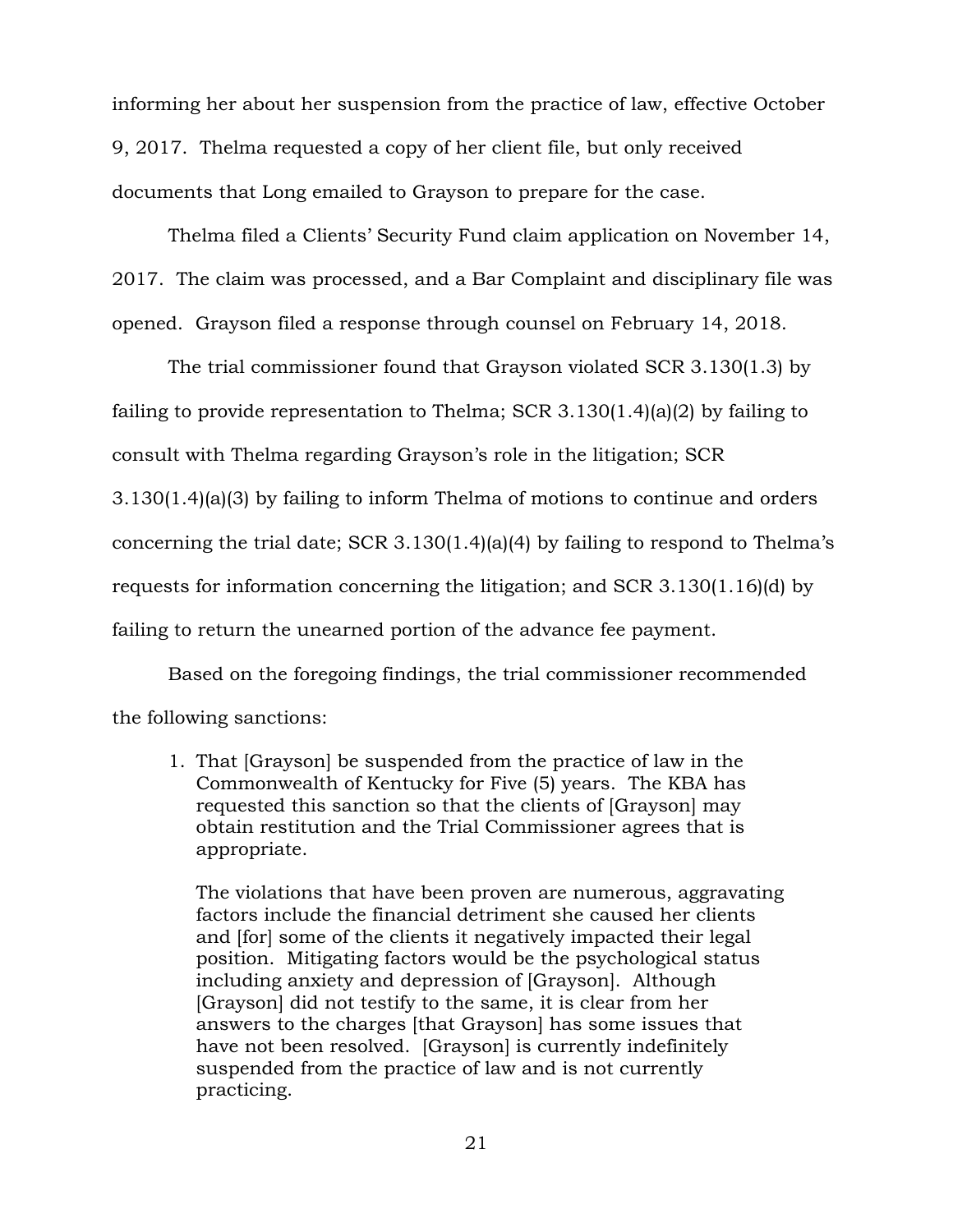The trial commissioner further recommended that Grayson be required to pay restitution to all twelve of her former clients, and "that she submit herself for complete evaluation and treatment for the conditions she alleges she suffers from[.]"

# **B. 2021-SC-0322**

As previously discussed, Grayson did not file Answers to any of the Charges alleged in 17-DIS-0368, *et al*. The Board made the following findings of fact regarding Grayson's misconduct and resulting violations of the Supreme Court Rules.

#### **1. 17-DIS-0368 – The Fletcher Charge**

In 2014, Naomi Fletcher (Fletcher) hired Grayson to assist her in obtaining custody of and adopting her grandson. In May 2014, Grayson had the child's parents sign an Agreed Order which recognized Fletcher and her husband as the child's *de facto* custodians and granted them full custody. Grayson gave Fletcher a copy of the Order.

Later, Fletcher attempted to take the child to the dentist. The dentist wanted proof of custody and refused to accept the Agreed Order because it was not signed by a judge. Fletcher contacted Grayson who told her that the judge did not like her (Grayson) and was delaying signing documents in her cases. A few weeks later, Grayson gave Fletcher a copy of an Agreed Order that was purportedly signed by Judge Janie McKenzie-Wells.

Two years later, Fletcher went to the clerk's office to ask about the status of the proceedings. The clerk checked the case number and informed Fletcher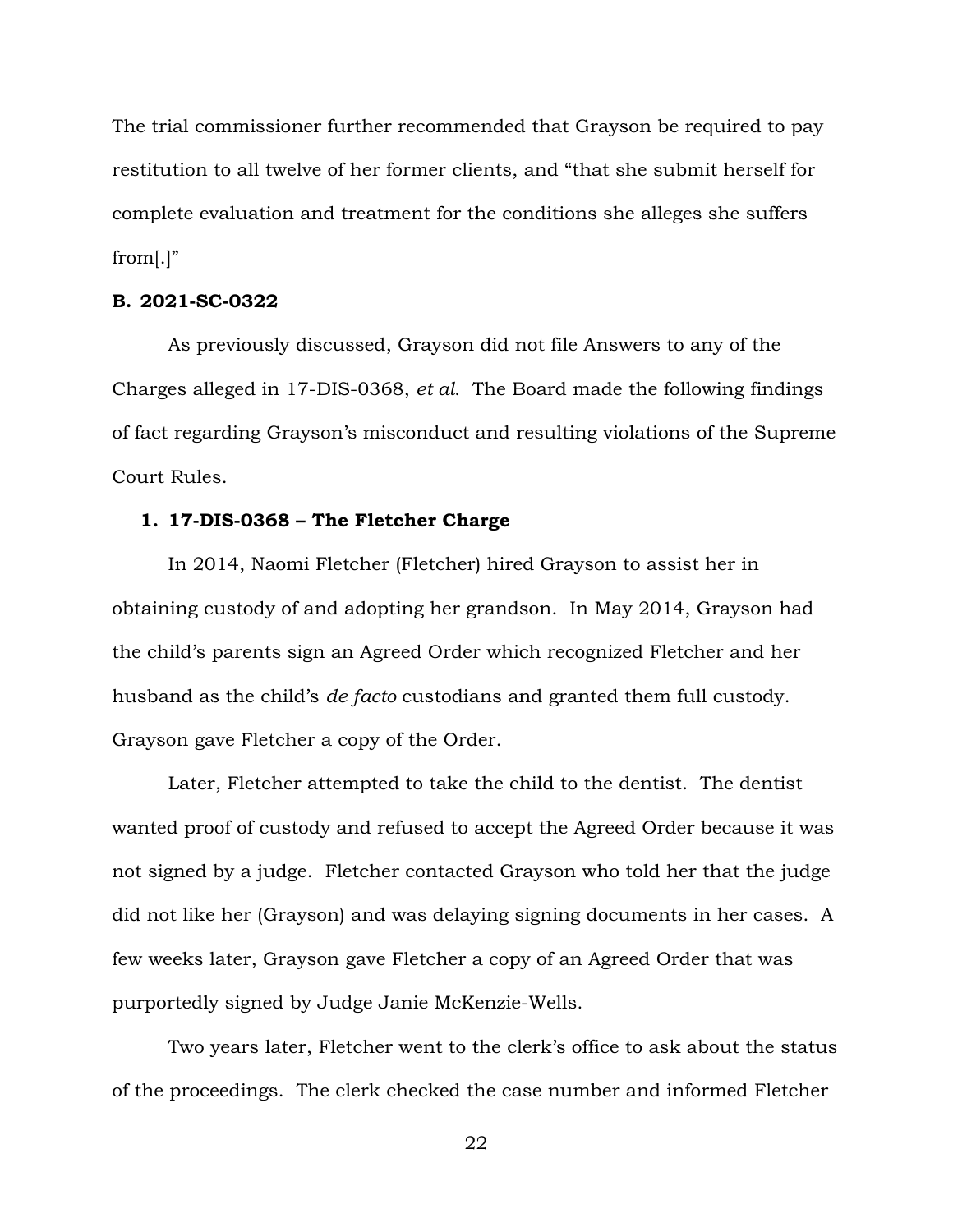that the number did not correspond with a family court case, nor was Fletcher a party to the case attached to that number. The clerk also told her that the signature on the Agreed Order was not Judge McKenzie-Wells' signature. The clerk's office had no record of adoption or custody proceedings filed on Fletcher's behalf.

The Board found by unanimous vote that Grayson violated SCR 3.130(1.3): "A lawyer shall act with reasonable diligence and promptness in representing a client[,]" and SCR 3.130(8.4)(c): "It is professional misconduct for a lawyer to . . . engage in conduct involving dishonesty, fraud, deceit, or misrepresentation."

### **2. 17-DIS-0440 – The Stacy Charge**

In June 2015 Abraham Stacy (Stacy) hired Grayson to file a civil suit against his former accountant and the H&R Block franchise where the accountant was employed. The accountant had embezzled a substantial amount of money from Stacy's business. On June 11, 2015, Grayson filed the lawsuit on Stacy's behalf. On May 11, the circuit court entered a partial summary judgment in favor of the H&R Block franchise. On June 9, Grayson filed a motion for summary judgment against the accountant, which was granted on July 13. Grayson did not inform Stacy about either of the summary judgment orders, and instead told him that the case was sent to the Court of Appeals. Thereafter, Stacy was unable to contact Grayson: she would not return his phone calls and refused him entry into her office when he tried to meet with her.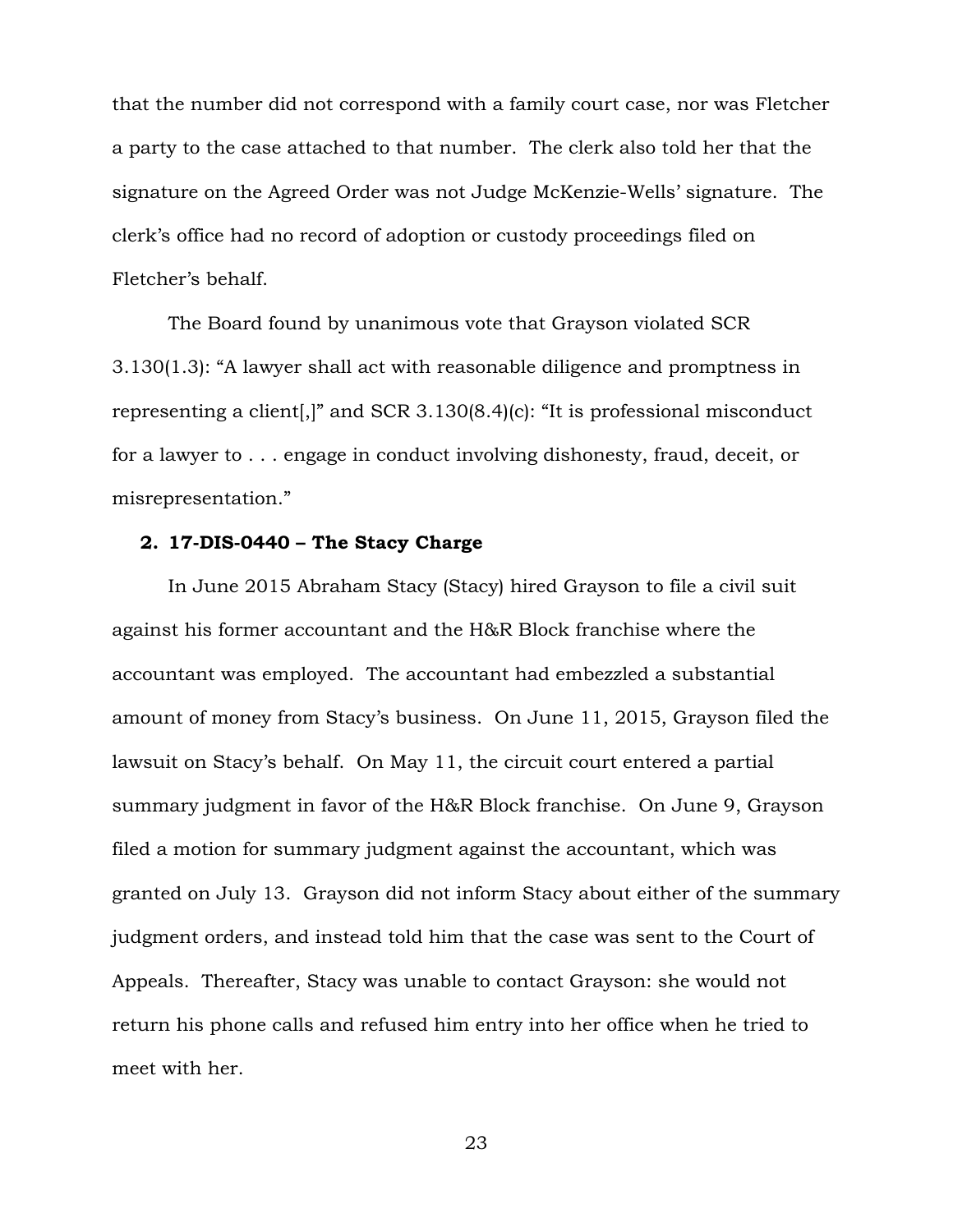The Board found by unanimous vote that Grayson violated SCR 3.130(1.4)(a)(3): "A lawyer shall . . . keep the client reasonably informed about the status of the matter[,]" SCR 3.130(1.4)(a)(4): "A lawyer shall . . . promptly comply with reasonable requests for information[,]" and SCR 3.130(8.4)(c): "It is professional misconduct for a lawyer to . . . engage in conduct involving dishonesty, fraud, deceit, or misrepresentation."

#### **3. 17-DIS-0445 – The Chapman Charge**

Grayson filed a medical malpractice lawsuit on Clyde Chapman's (Chapman) behalf in January 2013. The case was dismissed on statute of limitations grounds in October of that year. Grayson successfully appealed the dismissal to the Court of Appeals. On remand, discovery began as the parties prepared for trial.

Grayson had difficulty locating her expert witness, Dr. Plotkin, after the case was remanded. On December 15, 2016, the defendants filed a Notice of Deposition for Dr. Plotkin to take place on January 16, 2017, in New Jersey. Grayson told Chapman that she did not have the time or money to travel to the deposition and would therefore try to participate by phone. Chapman gave Grayson \$4,000 in cash to cover her travel expenses. On the day before the deposition, Grayson sent an email to opposing counsel stating that Chapman had fired her, and that he had agreed to reimburse their plane tickets. When the defendants' counsel received this notification, they immediately filed motions to recover their fees and expenses. They also filed motions asking the court to strike Dr. Plotkin as a witness and to dismiss the case. Grayson did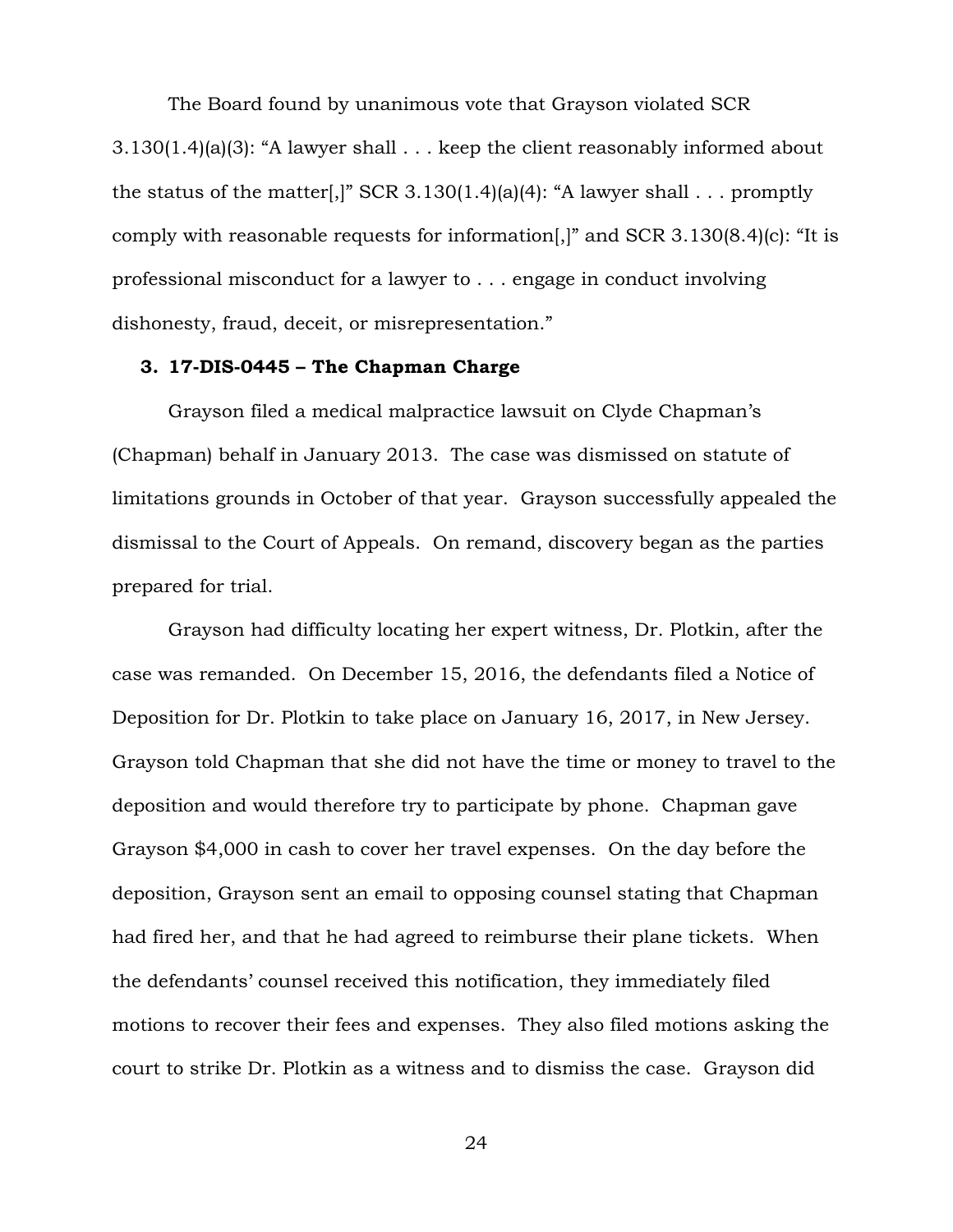not respond to any of the defendants' motions as she claimed she had been fired and therefore lacked the authority to respond. She filed a motion to withdraw on January 26.

Four days later, the circuit court entered an order finding Grayson would remain Chapman's counsel of record until the court allowed her to withdraw, which had not yet happened. It also found that Grayson's last-minute cancellation of Dr. Plotkin's deposition was unjustified, and ordered that Grayson reimburse opposing counsel for their travel expenses: \$5,538.92 and \$1,698.89, respectively. Chapman was not informed that Grayson failed to attend the deposition until the hearing to consider Grayson's motion to withdraw.

The Board found by unanimous vote that Grayson violated SCR 3.130(1.4)(a)(2): "A lawyer shall . . . reasonable consult with the client about the means by which the client's objectives are to be accomplished[,]" SCR 3.130(1.16)(d):

Upon termination of representation, a lawyer shall take steps to the extent reasonably practicable to protect a client's interests, such as giving reasonable notice to the client, allowing time for employment of other counsel, surrendering papers and property to which the client is entitled and refunding any advance payment of fee or expense that has not been earned or incurred. The lawyer may retain papers relating to the client to the extent permitted by other law[,]

and SCR 3.130 $(8.4)(c)$ : "It is professional misconduct for a lawyer to ... engage in conduct involving dishonesty, fraud, deceit, or misrepresentation."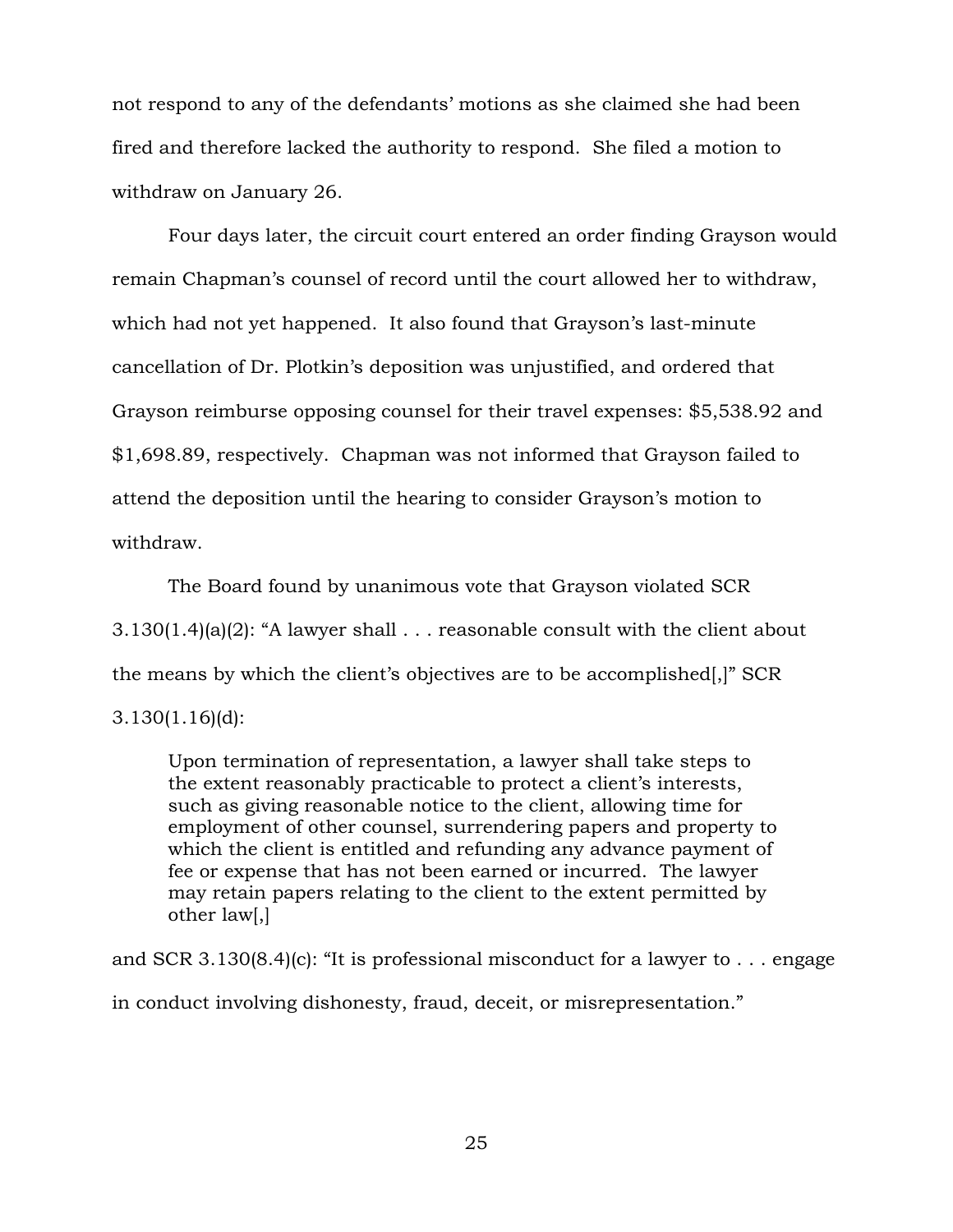# **4. 17-DIS-0042 – The KBA's Investigative File regarding the criminal charges related to 17-DIS-0368 and 17-DIS-0027<sup>13</sup>**

On September 12, 2018, Grayson entered a guilty plea to second-degree criminal possession of a forged instrument, a Class D felony.14 The charge stemmed from an "Agreed Custody Judgment" which contained the forged signature of Martin Family Court Judge Janie McKenzie-Wells. Grayson was sentenced to one year in prison and probated for two years. She was also required to pay restitution to two former clients and send apology letters to them. Grayson was served with the Inquiry Commission's Charge on January 13, 2021. Grayson did not respond to the Charge.

The Board found by a unanimous vote that Grayson violated SCR  $3.130(8.1)$ (b): "A lawyer in connection with a disciplinary matter, shall not ... knowingly fail to respond to a lawful demand for information from an admissions or disciplinary authority[,]" and SCR (8.4)(b): "It is professional misconduct for a lawyer to . . . commit a criminal act that reflects adversely on the lawyer's honesty, trustworthiness or fitness as a lawyer in other respects[.]"

<sup>13</sup> Disciplinary Charge 17-DIS-0027 was an active Charge against Grayson when she filed her Motion for Consensual Discipline with this Court in September 2019. But, for reasons not discernable from the record, it appears it is no longer being pursued by the KBA. It was therefore not directly addressed in either the trial commissioner's Report or the Board's Recommendation.

Solely for context, we note that the misconduct alleged in 17-DIS-0027 was substantially similar to that discussed in 17-DIS-0368 (the Fletcher Charge). Namely, Grayson provided the client with a document bearing an inaccurate case number and Judge Janie McKenzie-Wells' forged signature.

<sup>14</sup> Pike Circuit Court, Case No. 18-CR-00213.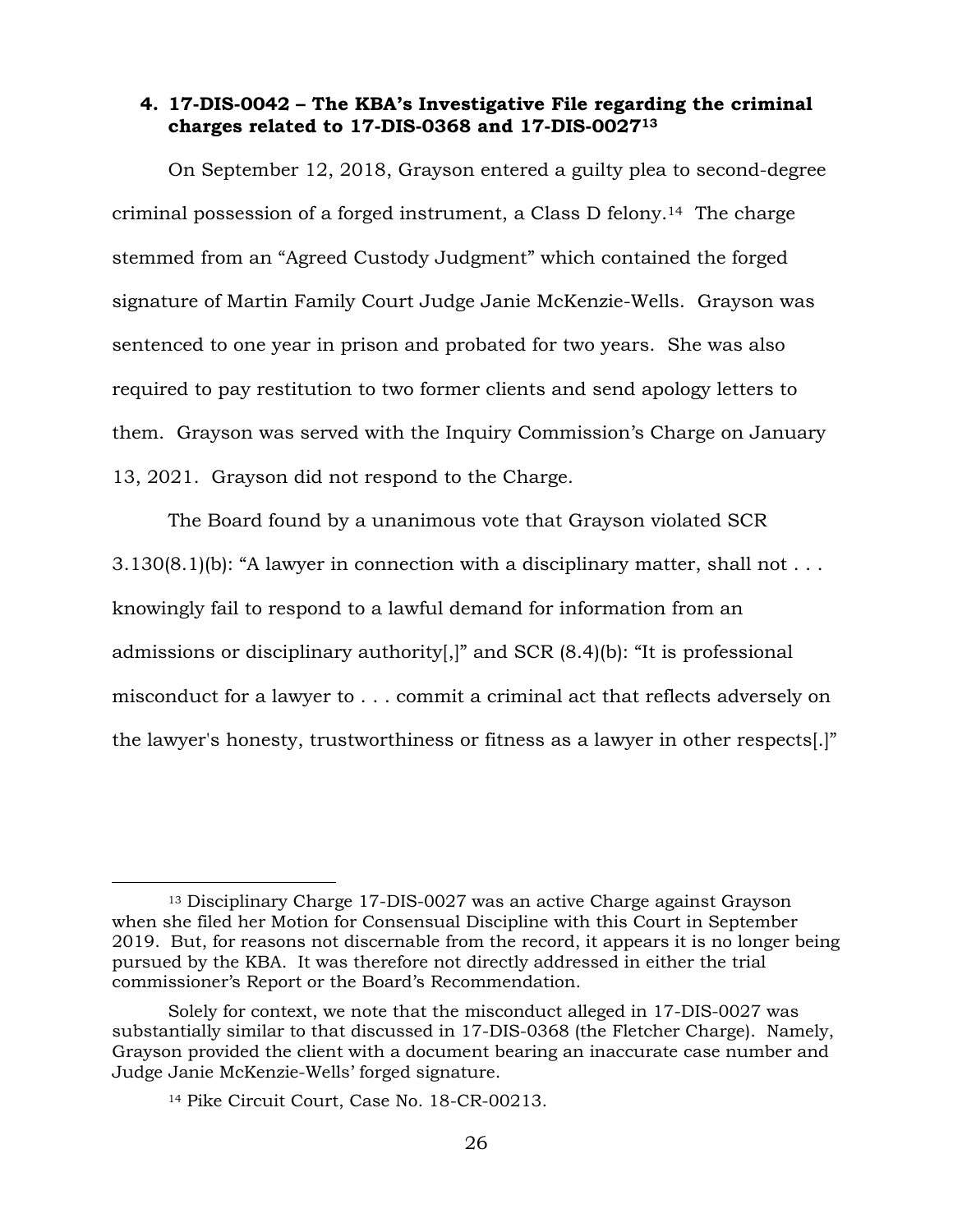# **5. 18-DIS-0124 – The Robinson Charge**

In May of 2016, Blanch Robinson (Robinson) hired Grayson to assist her in obtaining custody of, and thereafter adopting, her grandchild. Robinson paid Grayson \$826 for the representation. The child's father was incarcerated, and the child's mother did not object to the custody request. Grayson told Robinson that she filed an agreed custody order. After that, Robinson had difficulty getting updates from Grayson about the case. At some point, Grayson told her that the matter was pending and that she was speaking with the judge. There was no evidence that Grayson ever filed a petition for custody on Robinson's behalf.

The Board found by unanimous vote that Grayson violated SCR 3.130(1.3): "A lawyer shall act with reasonable diligence and promptness in representing a client[,]" SCR 3.130(1.4)(a)(2): "A lawyer shall . . . reasonably consult with the client about the means by which the client's objectives are to be accomplished[,]" SCR 3.130(1.4)(a)(3): "A lawyer shall  $\ldots$  keep the client reasonably informed about the status of the matter[,]" SCR 3.130(1.4)(a)(4): "A lawyer shall . . . promptly comply with reasonable requests for information. and SCR 3.130(8.4)(c): "It is professional misconduct for a lawyer to . . . engage in conduct involving dishonesty, fraud, deceit, or misrepresentation."

#### **6. 18-DIS-0022 – The Slone Charge**

In April of 2015, Lowanda and Chalice Slone (the Slones) hired Grayson to represent them in a medical malpractice suit. Grayson had the Slones sign several releases and told them that she would take care of their hospital bills.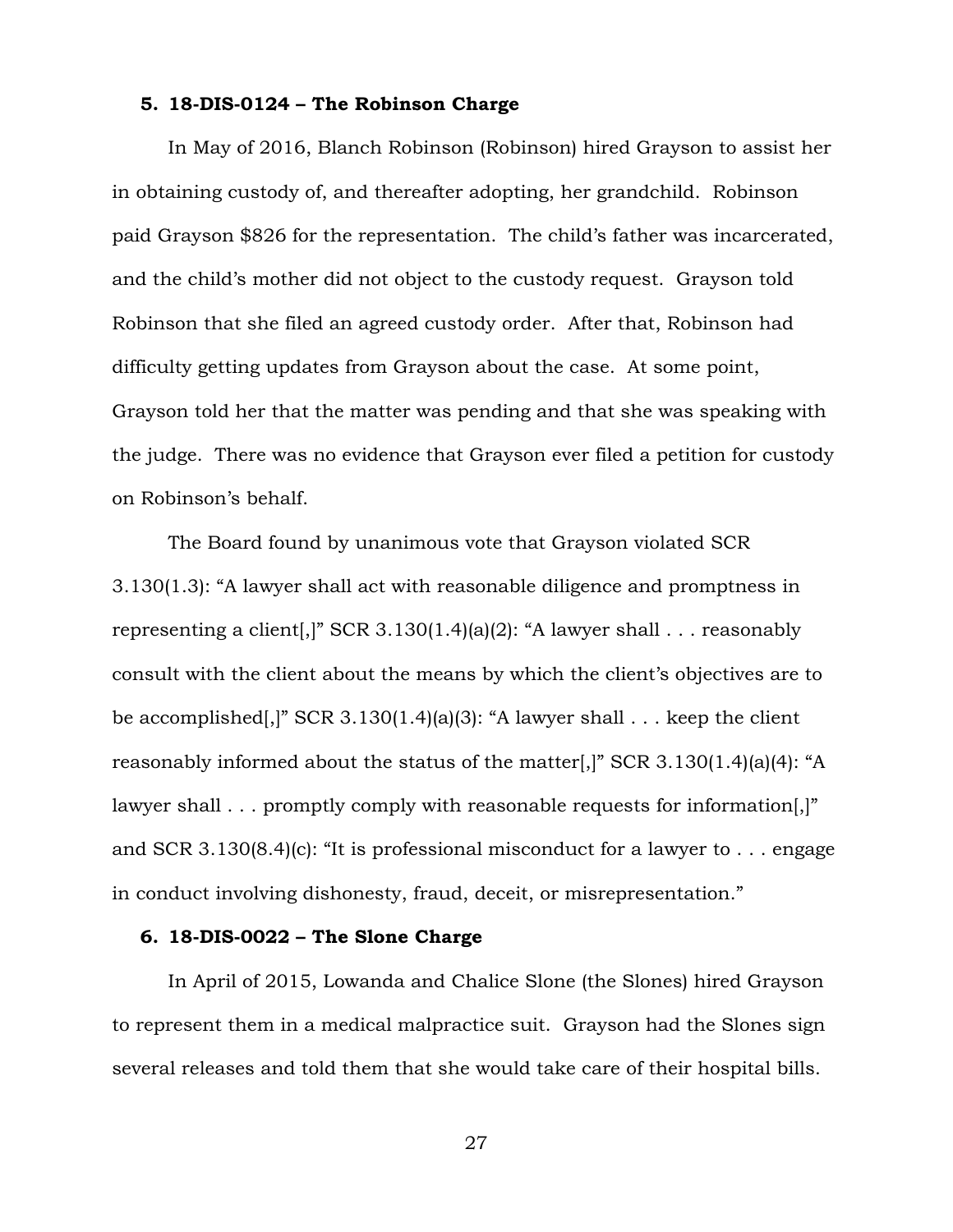She also told them that she would file the lawsuit within a month. She later told them that the suit had been filed. Mrs. Slone called and texted Grayson requesting updates, but Grayson did not respond. In March 2017, Grayson told the Slones that she was anticipating a settlement offer from the opposing party.

In May 2017, after the statute of limitations on the Slones' claim had expired, they learned that Grayson had not filed a lawsuit on their behalf and that their hospital bills had been turned over to a collection agency. Afterwards, Mrs. Slone attempted to contact Grayson through text message, but Grayson blocked her phone number. Mrs. Slone then hired new counsel, and sent a letter to Grayson requesting her client file. Grayson told Mrs. Slone that she would have to make an appointment and pay for Grayson's services before she would release her client file. Mrs. Slone made an appointment to do so, but on the day of the appointment Grayson canceled and claimed that she had court in Johnson County that day. Mrs. Slone called the Johnson Circuit Court Clerk's Office and was advised that there were no court proceedings that day. Grayson was served with the Inquiry Commission's Charge on February 23, 2021, but she did not file an Answer.

The Board found by unanimous vote that Grayson violated SCR 3.130(1.3): "A lawyer shall act with reasonable diligence and promptness in representing a client[,]" SCR 3.130(1.4)(a)(4): "A lawyer shall . . . promptly comply with reasonable requests for information[,]" SCR 3.130(1.16)(d):

Upon termination of representation, a lawyer shall take steps to the extent reasonably practicable to protect a client's interests,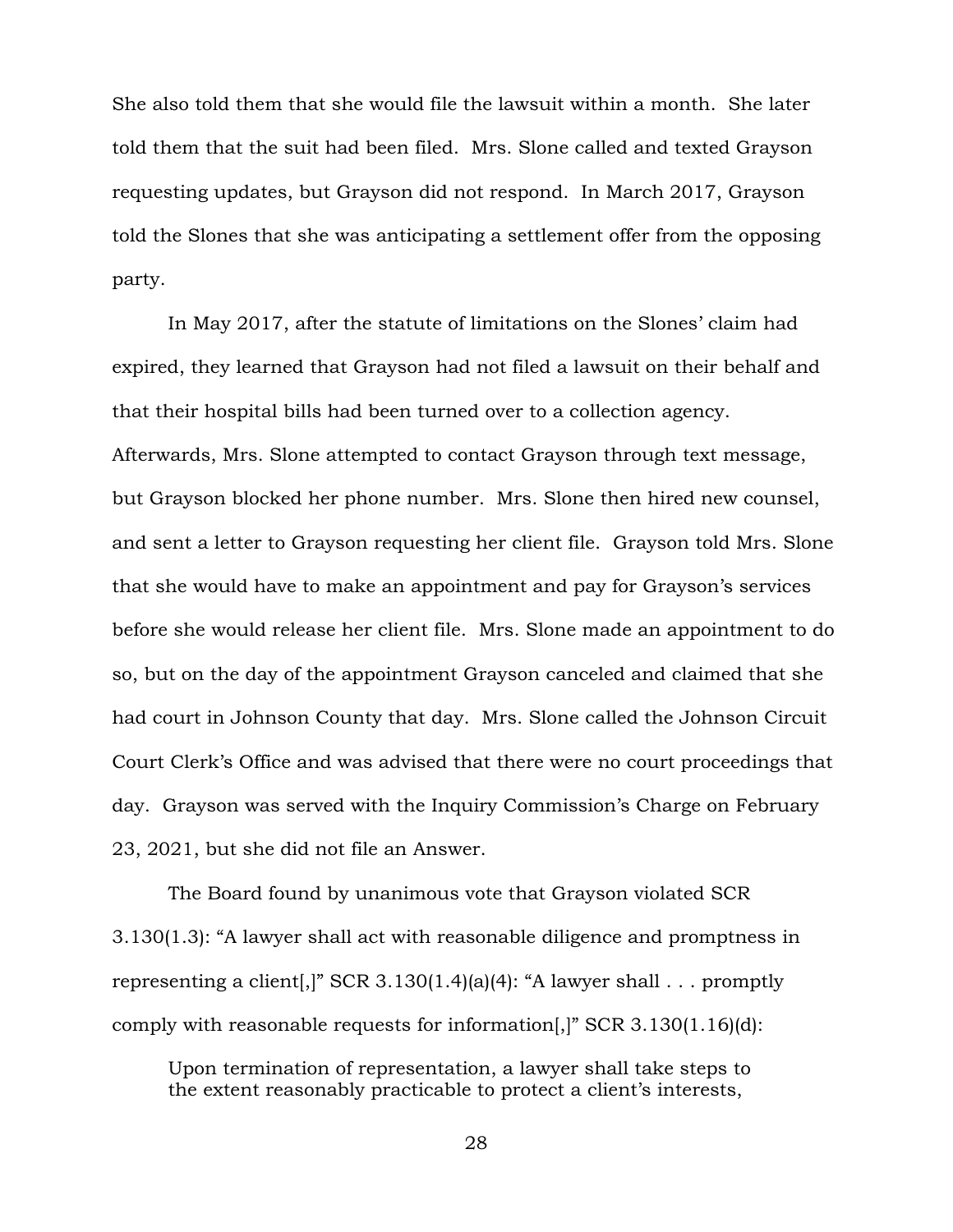such as giving reasonable notice to the client, allowing time for employment of other counsel, surrendering papers and property to which the client is entitled and refunding any advance payment of fee or expense that has not been earned or incurred. The lawyer may retain papers relating to the client to the extent permitted by other law[,]

SCR 3.130(8.1)(b): "A lawyer in connection with a disciplinary matter, shall not . . . knowingly fail to respond to a lawful demand for information from an admissions or disciplinary authority[,]" and SCR 3.130(8.4)(c): "It is professional misconduct for a lawyer to . . . engage in conduct involving dishonesty, fraud, deceit, or misrepresentation."

Based on the foregoing findings, the Board recommended that Grayson be permanently disbarred from the practice of law and pay the costs incurred by the proceedings (\$933.01).

# **II. ANALYSIS**

To reiterate, for the Charges alleged in 17-DIS-0026, *et al*, the trial commissioner recommended a five-year suspension, payment of restitution to each client, and that Grayson submit herself to full evaluation and treatment for her mental health conditions. And, for the Charges alleged in 17-DIS-0368, *et al*, the Board recommended permanent disbarment and payment of the costs incurred for the proceedings.

Grayson stopped participating in both disciplinary proceedings and accordingly has not disputed the facts as set forth in Sections I(A) and (B) of this Opinion and Order. We therefore adopt the factual findings of both the trial commissioner and the Board and hold that Grayson is guilty of violating the following: twelve counts of SCR 3.130(1.16); fourteen counts of SCR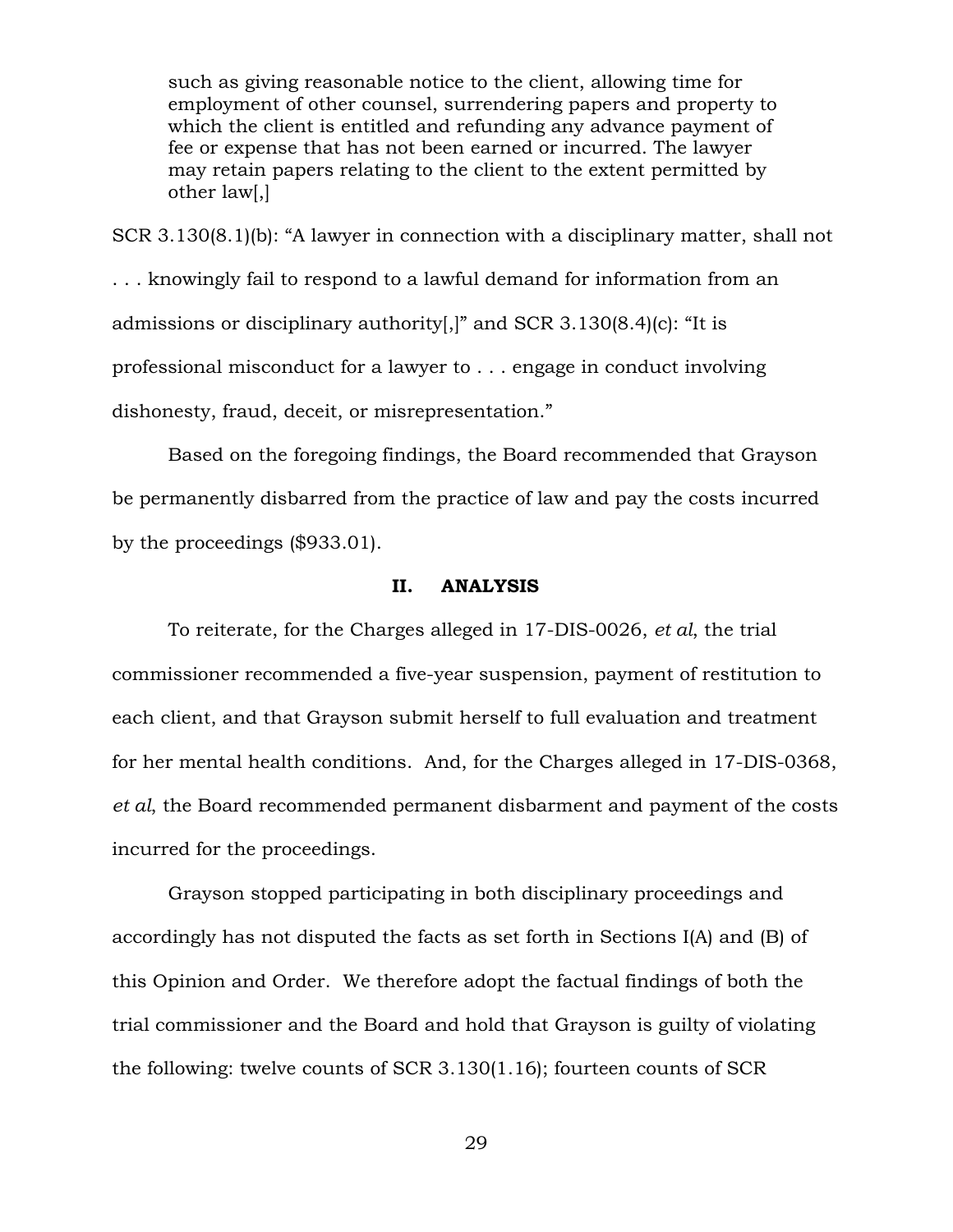3.130(1.3); twenty-three counts of SCR 3.130(1.4); one count of SCR 3.130(3.2); nine counts of SCR 3.130(8.1); and twelve counts of SCR 3.130(8.4).

In addition, while we fully appreciate the trial commissioner's desire to compel Grayson to pay restitution to her former clients, a sanction that is unavailable upon disbarment,  $15$  we reject the trial commissioner's recommendation. Instead, we agree with the Board that permanent disbarment is appropriate.

#### **A. Prior Discipline**

 $\overline{a}$ 

Grayson was indefinitely suspended pursuant to SCR 3.380(2) by an Opinion and Order dated September 28, 2017. She was also issued a private reprimand with conditions on May 21, 2018, for violating SCR 3.130(1.4)(a)(2); SCR 3.130(1.4)(a)(4); and SCR 3.130(1.16)(d).

#### **B. Mitigating and Aggravating Circumstances**

Due to her non-participation, Grayson offers no argument in mitigation to this Court. Both the trial commissioner's Report and the Board's Recommendation note that Grayson again pointed to her struggles with her mental health as mitigating. In the last four years this Court has twice remanded disciplinary cases against Grayson for the explicit purpose of allowing her to present evidence of her mental health conditions and how those conditions caused her misconduct. However, she has yet to produce a single

<sup>15</sup> *Kentucky Bar Ass'n v. Chesley*, 393 S.W.3d 584, 602 (Ky. 2013) ("[O]ur Supreme Court Rules do not allow for us to order restitution when a disciplinary action leads to a permanent disbarment.").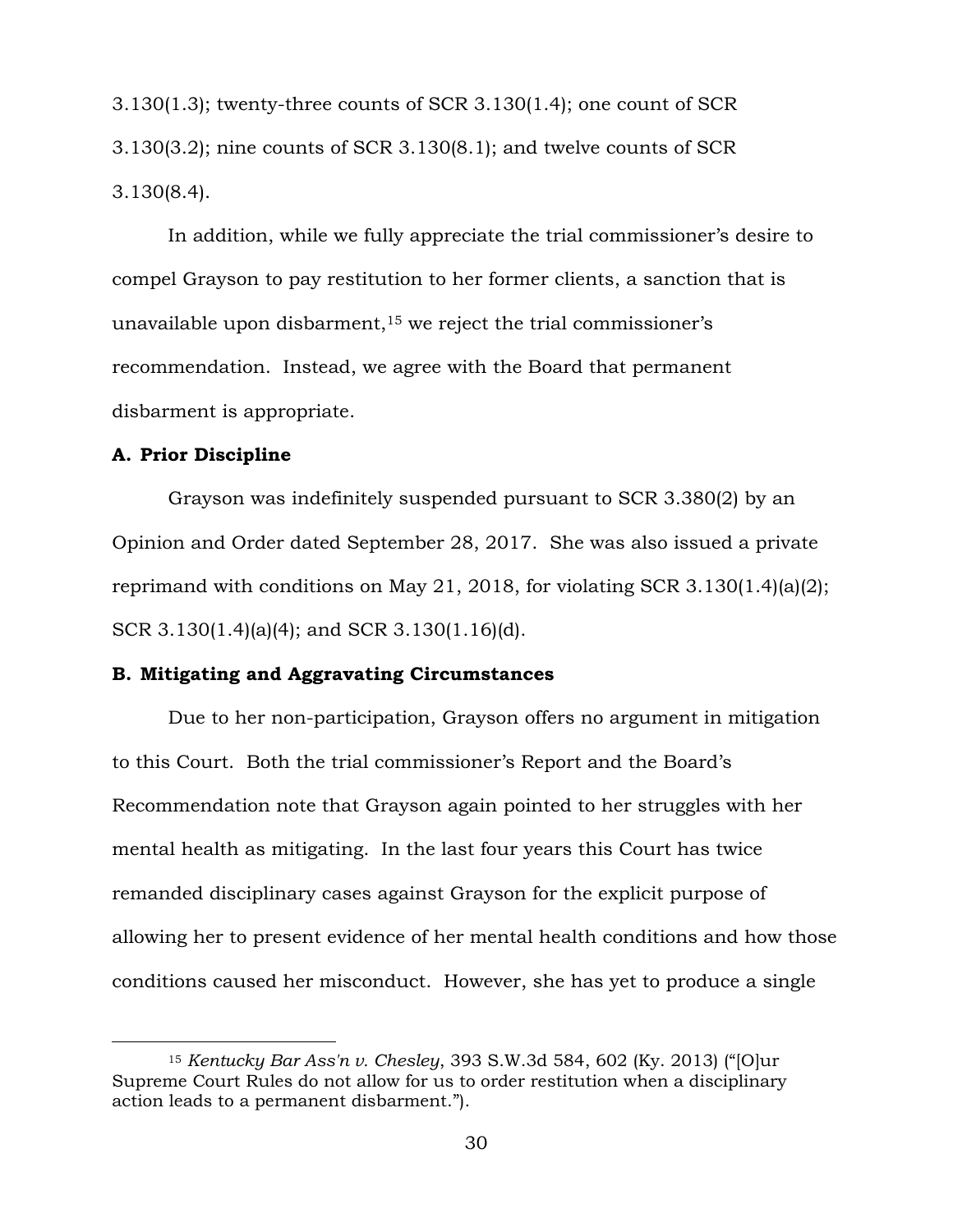piece of evidence to that effect. We consequently cannot consider her struggles with mental health as mitigating.<sup>16</sup> However, we do consider her relative lack of prior discipline to be mitigating.

In contrast, a number of aggravating circumstances are present in this case. First, there was a pattern of misconduct that resulted in a total of eighteen disciplinary Charges. This pattern included, almost invariably: accepting fees from a client, performing little to no work on the case, blatantly lying to the client about the status of the case, and then refusing to refund the client's fee or release the client's file. And, each Charge resulted in numerous violations of the rules of professional conduct. Grayson was also convicted of a criminal charge that reflected her dishonesty and unfitness to practice law. She pled guilty to second-degree criminal possession of a forged instrument, a Class D felony. That conviction stemmed from her forging a judge's signature on a Custody Order, which she then gave to a client. Grayson also engaged in bad faith obstruction in the disciplinary proceedings by failing to respond to six Inquiry Commission Charges and by failing to attend the March 16 hearing before the trial commissioner. Finally, we consider the vulnerability of the victims and the financial and legal hardships they endured due to Grayson's misconduct as aggravating circumstances.

Standing alone, any of the foregoing aggravating circumstances could arguably warrant a five-year suspension. However, when considering them together, this Court can justify nothing less than permanent disbarment.

<sup>16</sup> *See Hill*, 476 S.W.3d at 884.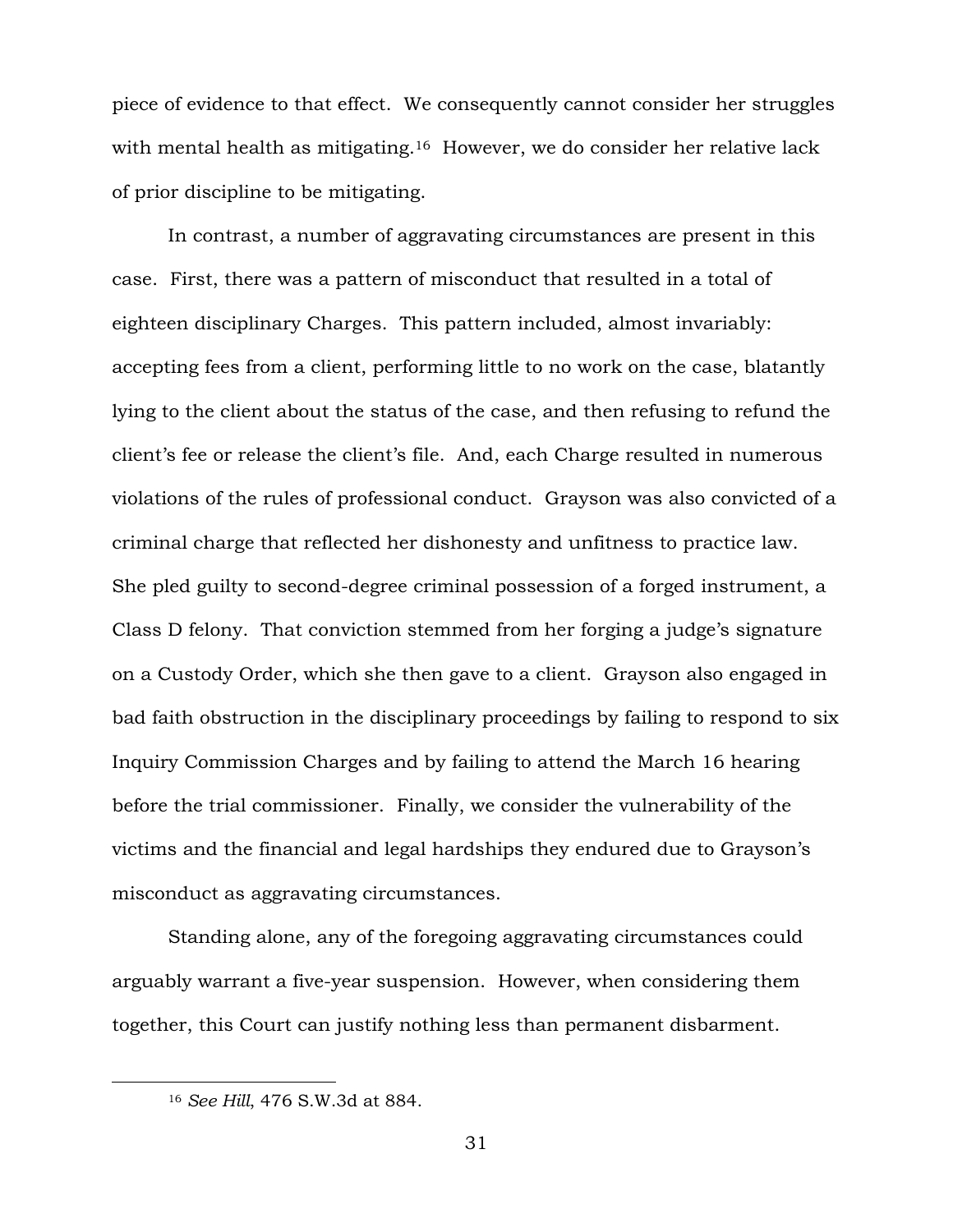For example, in *Kentucky Bar Ass'n v. Taylor*, Phillip Taylor (Taylor) was permanently disbarred as a result of six disciplinary Charges that alleged conduct very similar to Grayson's: not performing work on cases, not keeping clients informed about their cases, failing to refund unearned fees, and failing to participate in the disciplinary process.17 His only prior discipline included two private admonitions.18 Here, Grayson's misconduct resulted in eighteen disciplinary Charges, she stopped participating in the disciplinary process, and has a prior private admonition and an indefinite suspension.

Additionally, in *Broadway v. Kentucky Bar Ass'n*, John Broadway (Broadway) was permanently disbarred after he pled guilty to one count of second-degree forgery.<sup>19</sup> Like Grayson, Broadway forged a judge's signature on a custody order that he had prepared for one of his clients.20 Broadway had previously been sanctioned with a ninety day suspension and an indefinite suspension.21 However it should be noted that, unlike Grayson, Broadway requested permanent disbarment.<sup>22</sup>

Here, Grayson's conduct demonstrated her blatant disregard for her clients, the rules of professional ethics, and the Court of Justice. She was given two opportunities to provide an explanation for her conduct in the form of

 $\overline{a}$ 

<sup>20</sup> *Id*. at 573.

<sup>22</sup> *Id*. at 572.

<sup>17</sup> 997 S.W.2d 464, 464-67 (Ky. 1999).

<sup>18</sup> *Id*. at 466.

<sup>19</sup> 8 S.W.3d 572 (Ky. 2000).

<sup>21</sup> *Id*. (citing *Kentucky Bar Ass'n v. Broadway*, 988 S.W.2d 33 (Ky. 1999)).